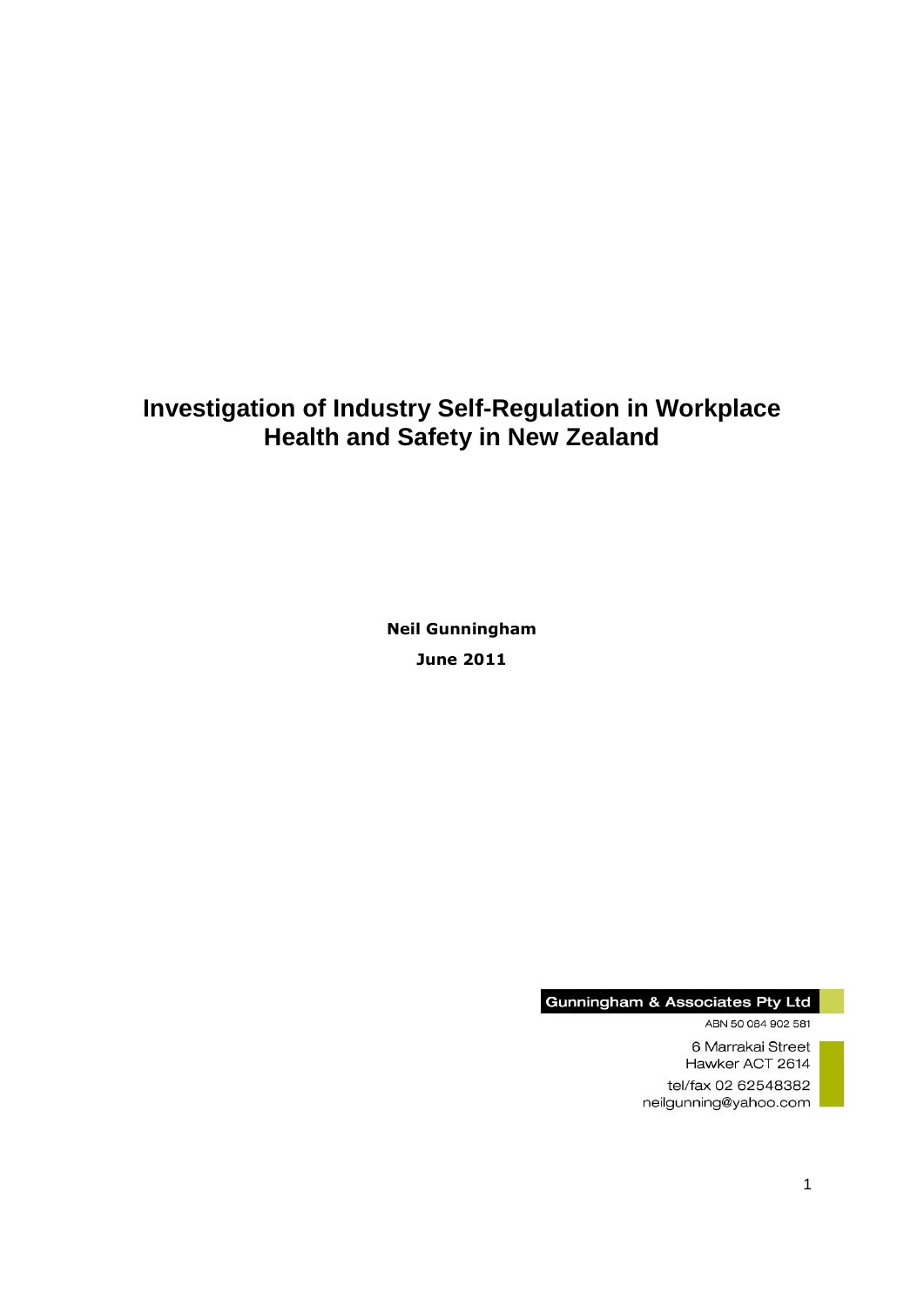## **About this report**

This report is an investigation of industry self-regulation in workplace health and safety in New Zealand. The report defines industry self-regulation in a continuum from pure forms of self-regulation to government "command and control" regulation. It discusses different forms of governance within this spectrum, including co-regulation models. The bulk of the report looks at how international evidence points to the strengths and weaknesses of self-governance and investigates when industry self-regulation is likely to be a viable approach. It includes a number of examples from overseas jurisdictions. The report also briefly explores the attractions and risks of industry self-regulation in the New Zealand context.

This report was commissioned under The Workplace Health and Safety Strategy for NZ to 2015, and is an action under the National Action Agenda 2010-2013 (Action Area 4: Supporting a Robust Health and Safety System). Along with the Pike River Royal Commission Report and the recommendations of the Independent Taskforce reviewing New Zealand's health and safety system (due in April 2013), this report will inform future policy decisions on the design and implementation of the health and safety regulatory framework.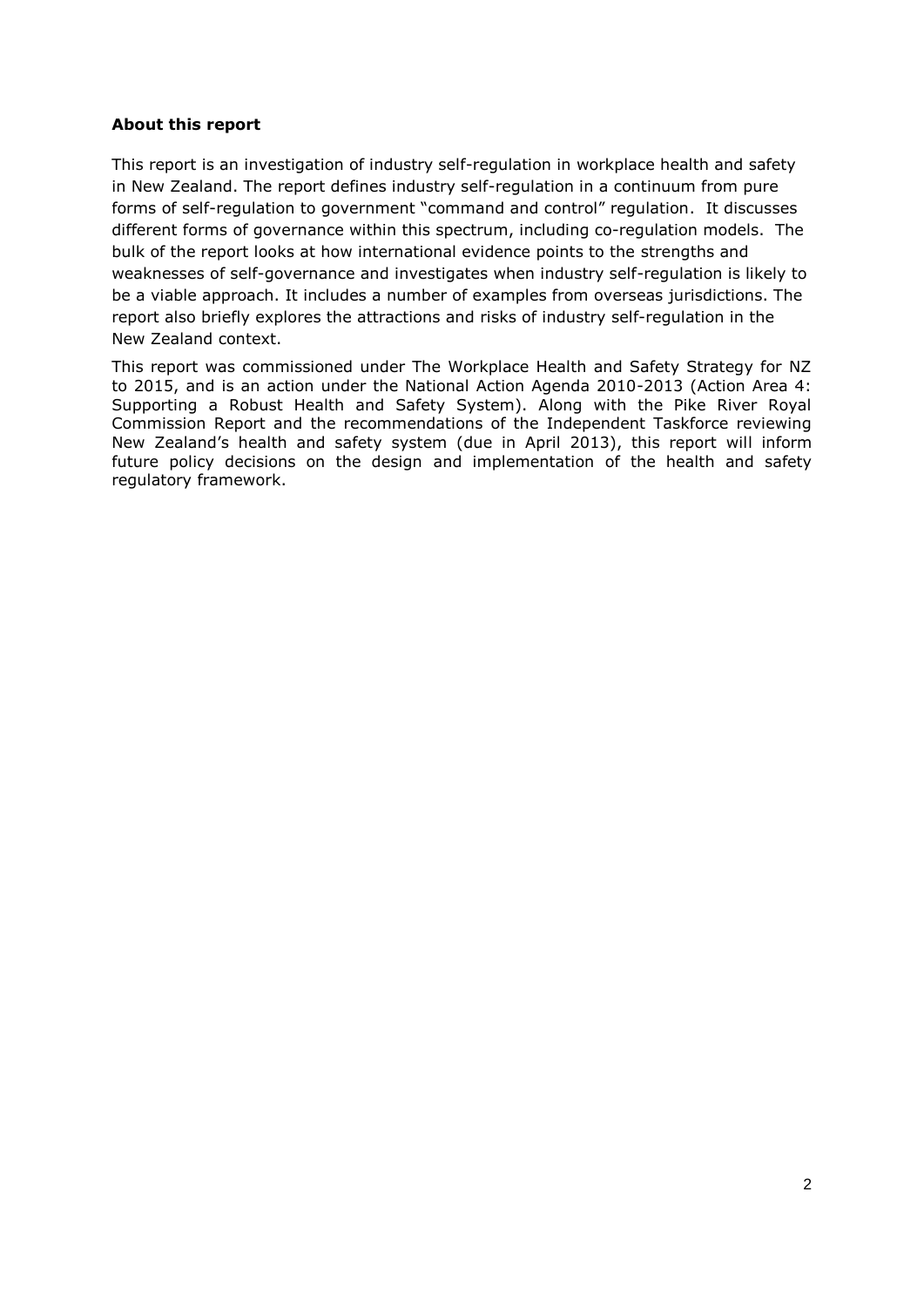### **Executive Summary**

**Self-regulation** is the controlling of a process or activity by the people or organisations that are involved in it rather than by an outside organisation such as government.

There is no clear dichotomy between self-regulation on the one hand and government regulation on the other. Rather, there is a continuum, with pure forms of self-regulation and government command and control regulation at opposite ends. *Co-regulation* involves the points between the two ends, involving elements of both self and government regulation. There are therefore, multiple possibilities. For example, one might distinguish between:

- *Voluntary self-regulation* where the private firm or industry makes the rules and enforces, independent of direct government involvement
- *Mandated full self-regulation* where both rulemaking and enforcement are conducted by the firm or industry, but it is also officially sanctioned by the government, which monitors the program, and if necessary, will take steps to ensure its effectiveness
- *Mandated partial self-regulation* where the firm or industry either makes the rules or enforces them but not both, i.e. either public enforcement of privately written rules, or governmentally mandated *internal* enforcement of publicly written rules.

The first of these examples is a form of 'pure' self-regulation, while the second and third are examples of co-regulation.

*Individual self-regulation* involves a corporation or other business entity committing itself to do more than the law requires in terms of occupational health and safety or other social objectives. In contrast, *industry self-regulation* is where an industry-level (as opposed to a governmental or firm-level) organisation sets rules and standards (e.g. codes of practice) relating to the conduct of firms in the industry.

**Strengths and weaknesses of self-regulation:** In principle, self-regulation offers greater speed, flexibility, sensitivity to market circumstances and efficiency than government regulation. But according to its critics, self-regulatory standards are usually weak, enforcement is ineffective and lacking in accountability and punishment is secret and mild.

*Assessing the evidence:* The extent to which self-regulation in practice has either positive or negative attributes will depend very much on the social and economic context within which it operates and on the particular characteristics of the scheme itself.

Nevertheless it is fair to say that 'pure' self-regulation is rarely effective in achieving social objectives because of the gap between private industry interests and the public interest.

'Pure' *self-regulation by individual business entities*, with no state intervention, has a poor track record. While some companies will comply and indeed go 'beyond compliance', others, in the absence of outside incentives and sanctions, are driven to maximise profits. As a result they will invest far less in safety than they would under government regulation, falling far below an acceptable minimum standard of behaviour.

However, while there are clear and obvious dangers in permitting individual firms to selfregulate, sophisticated regulators recognise that different companies have different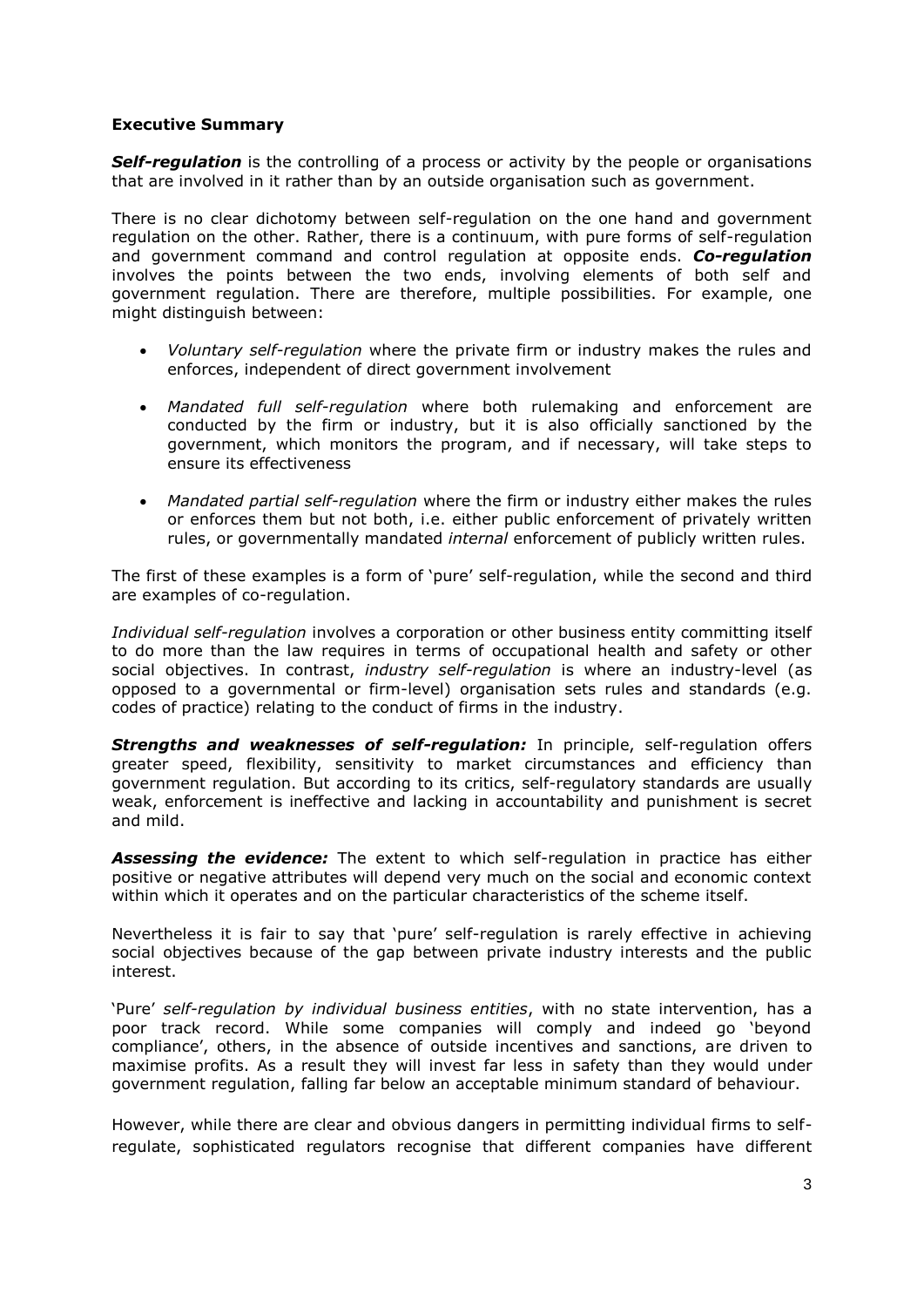motivations and capacities, and that 'good' firms should be treated differently from the recalcitrant. For example, regulators might: (i) employ a blend of persuasion and coercion depending upon the responsiveness of the individual firm; (ii) adopt a 'target analytic' approach that recognises that, for some firms at least, a degree of selfregulation may be appropriate: or (iii) 'meta regulate', seeking by law to stimulate modes of self-regulation within the firm rather than regulating prescriptively. For example, government inspectors might insist that industry puts in place safety management systems which are then scrutinised by regulators, rather than checking compliance with rules.

In the case of 'pure' *industry self-regulation*, its manifest shortcomings (not least the temptation to 'free ride') and the paucity of success stories should make governments reticent about providing any form of regulatory relief or other concessions to selfregulating industries, notwithstanding industry association suggestions that it should do so.

Trial and error and bitter experience has led to the realisation that rather than thinking in terms of industry self-regulation, we should think in terms of *industry co-regulation*, and the public policy debate is increasingly about how, and in what circumstances, it may be possible to design effective co*-*regulation and what forms this might take. This implies taking advantage of the strengths and virtues of industry self-regulation, while compensating for its weaknesses as a stand-alone mechanism.

This implies an underpinning of state intervention sufficient to ensure that it does operate in the public interest, that it is effective in achieving its purported social and economic goals and has credibility in the eyes of the public or its intended audience. Sometimes the mere threat of imposing legislation may provide sufficient incentive to the target group to make its actual imposition unnecessary.

Sometimes less direct forms of state oversight or control will be sufficient; government might act as a facilitator or catalyst, 'steering the boat rather than rowing'. For example, it may be appropriate for a state agency to endorse a particular self-regulatory program by permitting it to use the agency's logo or other official seal of approval, thereby giving the public greater confidence in the code's credibility

Another means of incorporating self-regulation into a broader co-regulatory strategy is that adopted under OHS legislation, whereby government prescribes a particular outcome (e.g. a very broad general duty to take 'all practicable steps' to ensure health and safety) but does not prescribe what method industry must adopt to achieve it. However, a code of practice is then developed in a tripartite process, identifying one acceptable way of meeting the general duty requirement but not precluding industry from designing some other, perhaps more cost-effective way of achieving it.

*The role of third parties***:** The state is not the only possible institution capable of compensating for the weaknesses of self-regulation in its pure form. Sometimes, there may also be a possibility of harnessing third parties to act as surrogate regulators; monitoring or policing the code as a complement or alternative to government involvement. Indeed, it is arguable that self-regulation is rarely effective without such involvement.

The most obvious third parties with an interest in playing this role are sectoral interest groups such as trade unions or public interest groups. This contribution may be through their direct involvement in administration of the code itself (in which case it has greater credibility as a genuinely self-regulatory scheme) or in their capacity as potential victims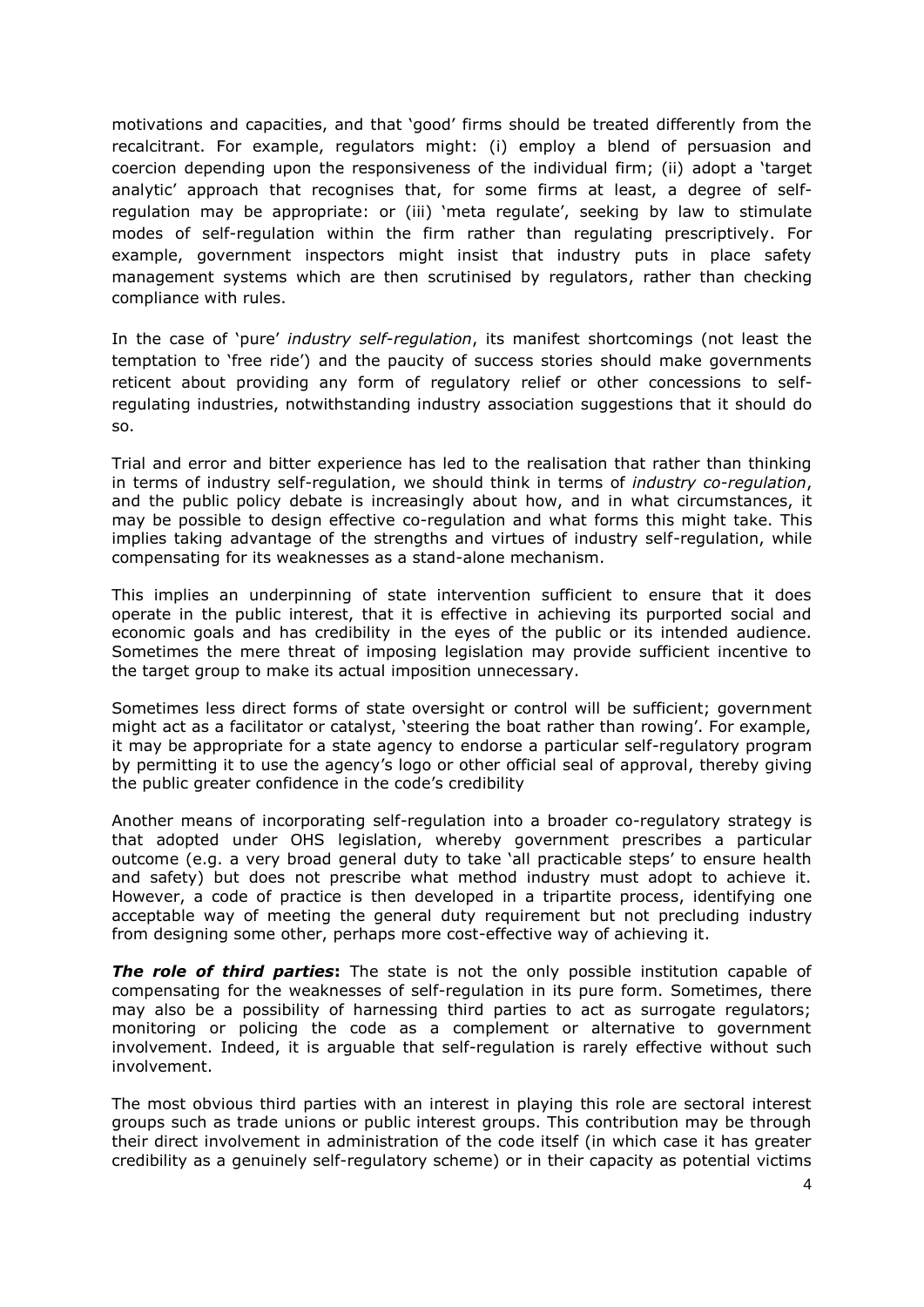of code malpractice, in taking direct action against firms that breach the self-regulatory programme.

Finally, the best solution is often to design *complementary combinations* using different instruments and integrating self-regulation, government regulation and third party oversight.

*Selecting Appropriate Policy Instruments: Guidelines and Checklists:* An increasing number of governments have recognised that different policy instruments can appropriately be invoked in different contexts and they have sought to develop guidelines and checklists for the assistance of policy-makers. These include the OECD's recommendations on the design of voluntary approaches, various checklists and 'how to' manuals produced particularly by UK and Australian governments. Also important are Regulatory Impact Assessments that are used as part of better regulation initiatives, and to structure regulatory choice.

*The relationship between self-governance and the Department of Labour approach under the HSE Act:* The HSE Act places positive duties on employers and others to manage hazards in their own workplaces, reflecting the approach that selfmanagement of health and safety by businesses is preferable to relying on visits by inspectors to ensure compliance. Consistent with this, the Department aims to encourage organisations to establish processes of internal self-regulation in order to make them more responsive to OHS concerns. This is to engage in 'Meta-Regulation' (the 'regulation of self-regulation') with the aim of encouraging internal self-critical reflection within firms about their OHS performance.

While this approach has a number of attractions there are also risks in engaging in this approach in the New Zealand context.

First, while self-regulation (or at least co-regulation or enforced self-regulation) is a credible regulatory strategy when dealing with large sophisticated and reputation sensitive organisations which have the capacity and the incentive to self-regulate, it confronts challenges when dealing with modest-sized companies which might lack either the capacity to self-regulate, the incentive to do so or both. This latter point has particular resonance in a small country such as New Zealand where most companies fit within the latter group.

Second, a systems-based approach to regulation also has its critics. Notwithstanding the emphasis that many companies and regulators have placed on management systems, there is insufficient evidence in the published, peer-reviewed literature on the effectiveness of safety management systems to make recommendations either in favour of or against them.

Third, there is growing evidence that workplace culture is far more important than management systems and that 'culture eats systems for breakfast'. Corporate health and safety management systems and other management tools only work well when safety is institutionalised, and when it gets into the 'bloodstream' of the organisation at site level. Only when the formal systems (audits, reporting, monitoring etc) are supported by informal systems (trust, commitment, buy-in, means of overcoming conflicting loyalties etc) will they be fully effective. This is important because it suggests that the claim that systems-based regulation – or Meta-Regulation more broadly – can overcome many of the traditional challenges of regulating complex organisations may be overstated.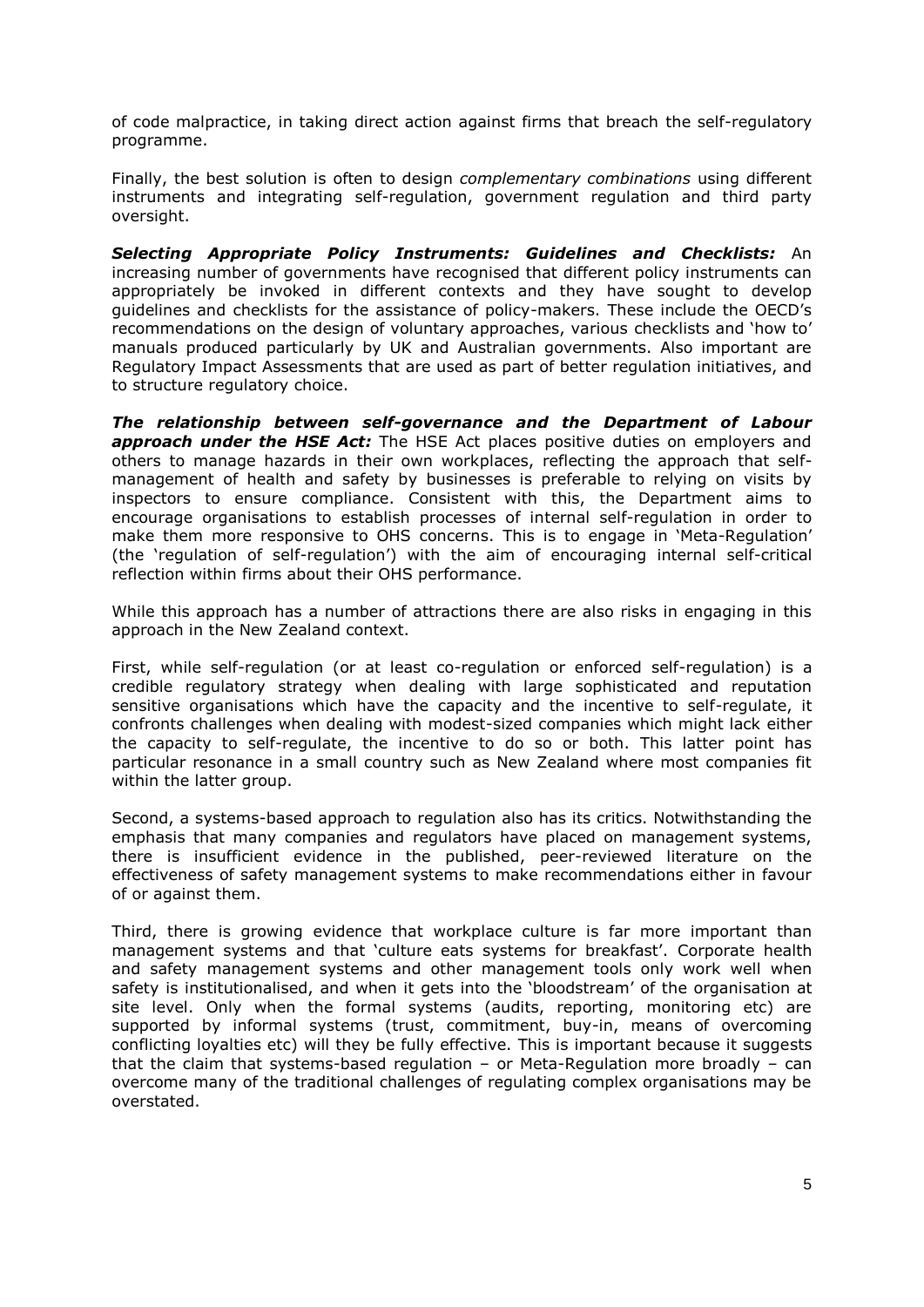# **1. Introduction**

Self-regulation is the controlling of a process or activity by the people or organisations that are involved in it rather than by an outside organisation such as government<sup>1</sup>. The less commonly used term, self-governance is sometimes treated as synonymous with self-regulation but can be used more broadly to refer to political independence (for example by autonomous regions, or to autonomy and self-control). For present purposes, the use of the latter term, given its imprecision and multiple meanings, may lead to confusion, and the term self-regulation will be used throughout this document.

Self-regulation, and its close sibling, co-regulation, are important components of many regulatory regimes and are frequently used as a complement (though far less as an alternative) to direct government regulation. This has certainly been the case with regard to occupational health and safety (OHS), in large part because regulatory overload (and a political preference for less government intervention) makes exclusive reliance upon direct regulation problematic.

From a policy perspective, the increasing reliance on self- and co-regulation raises a number of important issues. Not least, how do they work, where do they work, what are their strengths and limitations and how can they best be used within the overall framework of OHS policy design? It is particularly important to ascertain how well selfregulatory approaches work compared to the available alternatives, how efficient or effective they are, to what extent they can they be relied upon as a substitute for other policy instruments and the extent and the circumstances in which they can be better used in complementary combinations.

The remainder of this paper addresses these questions. Part 2 seeks to define selfregulation and its close siblings and to distinguish their distinctive characteristics. Part 3 examines the principal strengths and weaknesses of self-regulation. Parts 4 and 5 examine the track record and challenges posed by individual and industry self-regulation respectively. Part 6 considers the importance of policy mixes and of the roles of the state and third parties in co-regulation. Part 7 canvasses the various checklists and policy guidelines developed by governments to assist decision makers to identify the best policy option(s) in given circumstances. Part 8 locates the current approach of the Department of Labour within the self-regulation—regulation continuum. Part 9 concludes.

# **2. What is Self-Regulation?**

-

Self-regulation may take many forms, and for this reason, no single definition is entirely satisfactory. Rather, to appreciate the various dimensions of self-regulation, a number of important distinctions must be made.

First, it is necessary to distinguish between *individual self-regulation* (where an entity regulates itself, independent of others) and *self-regulation by groups*. Individual selfregulation is commonly couched in terms of corporate social responsibility, and involves a corporation or other business entity committing itself to do more than the law requires to achieve various social objectives, not least, delivering improved OHS outcomes. Selfregulation by groups usually takes the form of *industry self-regulation*. This may be defined as a regulatory process whereby an industry-level (as opposed to a governmental or firm-level) organisation sets rules and standards (e.g. codes of

<sup>1</sup> http://dictionary.reverso.net/english-cobuild/self-regulation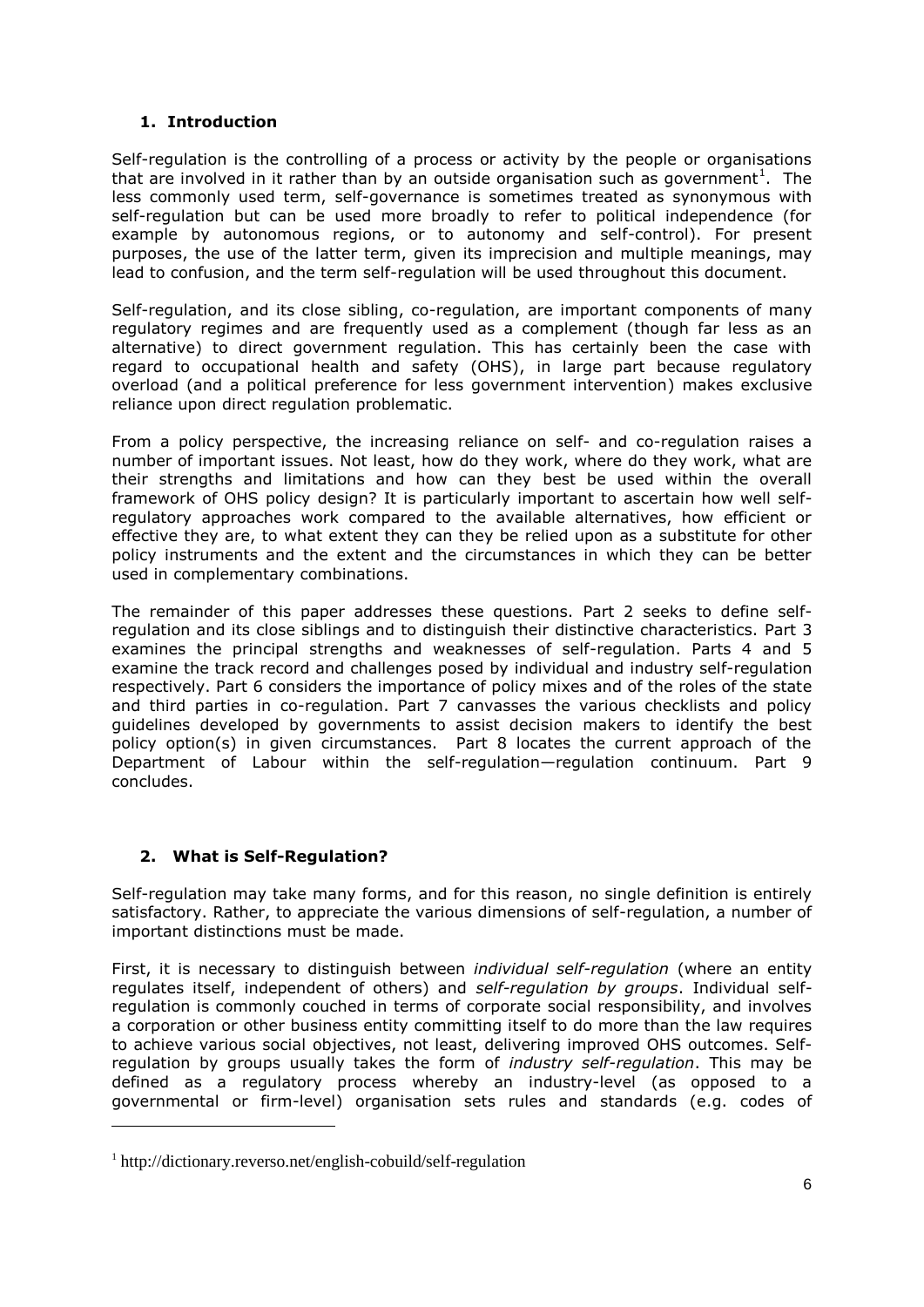practice) relating to the conduct of firms in the industry. For such an approach to be effective, firms in the industry must cooperate with each other for the purpose of achieving the objectives of the code or scheme.

A second distinction must be made between *economic self-regulation* and *social selfregulation*. While the former is concerned with the control of markets or other facets of economic life, the latter aims to protect people from the adverse side effects of industrialisation. Thus social self-regulation is usually taken to include mechanisms whereby firms or their associations, in their undertaking of business activities, ensure that unacceptable consequences to the environment, the workforce, or the broader public, are avoided. Occupational health and safety is one of the principal issues with which social self-regulation is concerned.

Third, one can distinguish forms of self-regulation in terms of the degree of government involvement (for as we shall see, 'pure' self-regulation, without any form of external intervention, is very uncommon). Rees for example, identifies three main forms of selfregulation. One is *voluntary self-regulation*, which pictures rule-making and enforcement both carried out privately by the firm or industry itself, independent of direct government involvement. The second is *mandated full self-regulation*, where both rulemaking and enforcement are privatised. While this strategy resembles voluntary selfregulation to the extent that regulatory requirements are both developed and enforced internally by the firm or industry themselves, it differs from voluntary self-regulation insofar as the private regulatory programme is officially sanctioned by the government, which monitors the programme, and if necessary, will take steps to ensure its effectiveness. The third is *mandated partial self-regulation*. While mandated full selfregulation privatises rule-making and enforcement, mandated partial self-regulation limits privatisation to either regulatory function but not both. There are two basic approaches to mandated self-regulation: public enforcement of privately written rules, and governmentally mandated internal enforcement by the company of publicly written rules. 2

Others have developed similar typologies. A particularly helpful recent classification of self- and co-regulation has been developed by Saurwein and is reproduced below (see Box 1). The Victorian Guide to Regulation<sup>3</sup> also contains a useful categorisation of regulatory instruments.

# **Box 1: Relationship between Self-Regulation and Government Regulation**

In most cases, self-regulation is a misnomer, because alternative regulatory institutions are not set up completely without governmental influence or government pressure, and in many cases there are connections to governmental agencies during their ongoing operation. The role of government in alternative regulatory arrangements is therefore highlighted in many analytical classifications that suggest analysis of regulatory arrangements according to varying modes and degree of state involvement. Latzer, Just, Saurwein, and Slominski (2002), for instance, distinguish 'state regulation' from 'coregulation' carried out by private actors that operate on an explicit unilateral legal basis (most notably by an Act), which explicitly *delegates* regulatory powers from government to nongovernmental actors. Co-regulation may be distinguished from two forms of selfregulation. There is 'self-regulation in a narrow sense,' which operates without any formal state involvement, and 'self-regulation in the wide sense,' which is characterised

 $2$  Rees (1988):10-11.

 $3$  The Victorian Guide to Regulation (2011): Ch 2 and Appx 2.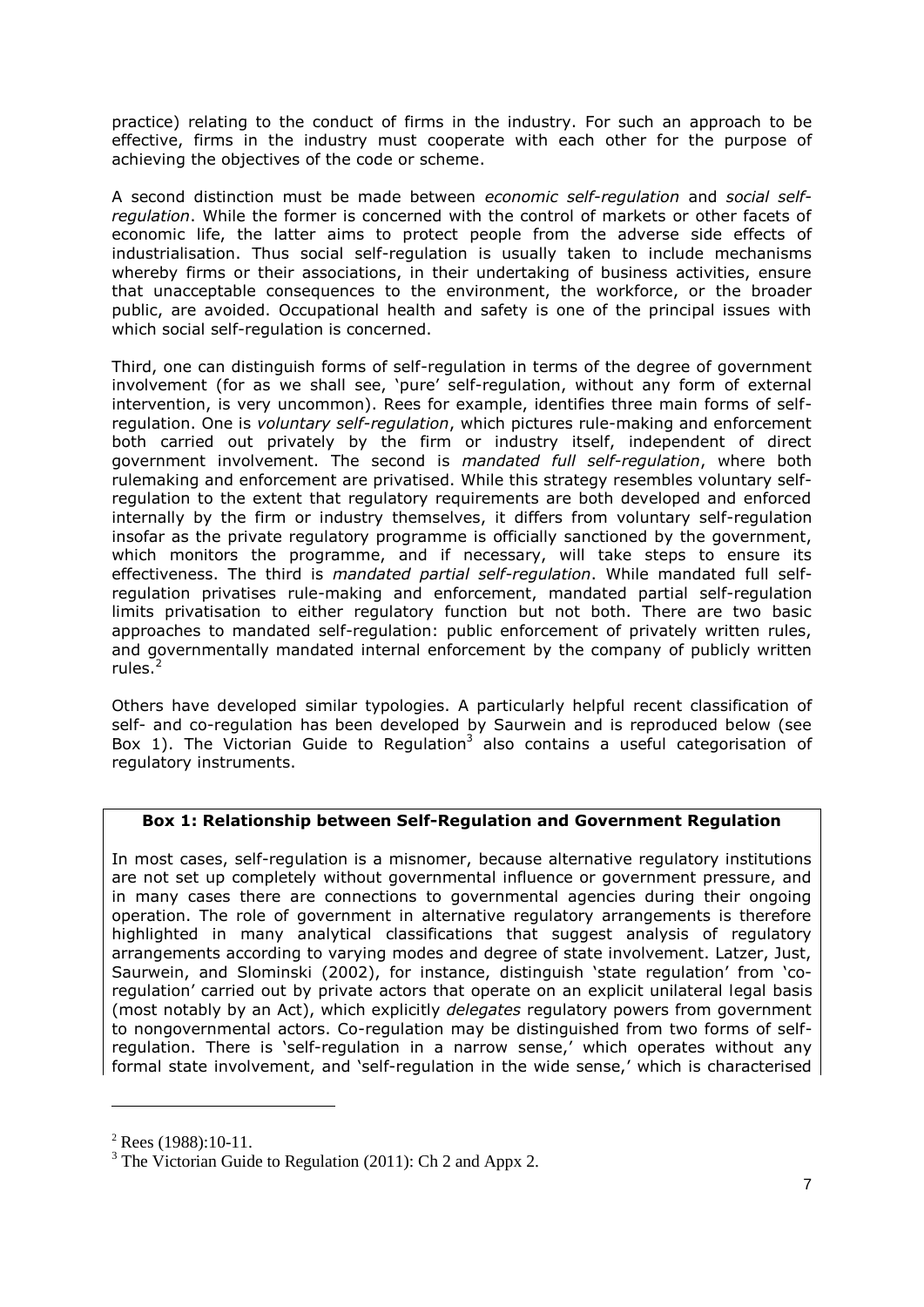by other forms of state involvement in self-regulatory institutions apart from a legal basis—for example, personnel, financial, or contractual involvement of the state in a self-regulatory institution. This classification focuses on *formal* state contributions in alternative regulatory arrangements, and it proves useful for the classification of regulatory institutions, for identifying formal state involvement in alternative regulatory arrangements, and for monitoring institutional changes.

Additionally, it is important to take account of less formalised state action, which is a more implicit but nevertheless crucial ingredient in the formation and development of the regulatory scheme, as pointed out by Bartle and Vass (2007), who propose a category called 'tacitly supported self-regulation' (894). Altogether, state authorities can draw on a range of instruments to support alternative regulatory institutions, to make active use of them, and to control them. These may be applied in a differentiated manner along different stages of the policy cycle, from agenda-setting and problem identification via organisation building, rule-making, implementation/enforcement, and evaluation (Porter and Ronit, 2006). Potential options are marked by varying degrees of intensity of state involvement, with measures ranging from soft forms of symbolic support to direct control in a co-regulatory framework (Latzer and Saurwein, 2008):

• *Encouragement* of self-regulation by state authorities (carrot, inspiration);

• *Political appreciation* of the scheme or its outcomes by governmental agencies (symbolic support, endorsement);

• *Financial support* (subsidy, providing positive incentives);

• Involvement of government *personnel* (information);

• *Collaboration* between governmental agencies and alternative regulatory institutions (cooperation, facilitation);

• *Co-regulation* within a legal framework (lending authority via formal approval; direct control; accreditation of organisations and norms);

• *Periodic review* of a scheme by state authorities (continuing performance monitoring);

• Definition and enforcement of *fall-back scenarios* in the case of failure (providing negative incentives: threat, stick, government intervention).

*Source: Saurwein (2011).*

From the above, it will be apparent that there is no clear dichotomy between selfregulation on the one hand and government regulation on the other. Rather, there is a continuum, with pure forms of self-regulation and government regulation at opposite ends. However, those pure forms are rarely found in the real world, in which distinctions between self-regulation and government regulation are incremental rather than dichotomous. Thus, it is helpful to think in terms of typologies of social control, ranging from detailed government command and control regulation to 'pure' self-regulation, with different points on the continuum encapsulating various kinds of co-regulation. For example, towards the self-regulatory end are various forms of co-regulation and mandated self-regulation while toward the government regulation end one sees greater and greater degrees of government oversight and ultimately, direct intervention.

# **3. Strengths and Weaknesses of Self-regulation**

In principle, self-regulation offers greater speed, flexibility, sensitivity to market circumstances and efficiency than government regulation. Because standard setting and identification of breaches are the responsibility of practitioners, with detailed knowledge of the industry, this will arguably lead to more practicable standards, more effectively policed. There is also the potential for using peer pressure and for successfully internalising responsibility for compliance. Moreover, because self-regulation contemplates ethical standards of conduct which extend beyond the letter of the law, it may significantly raise standards of behaviour and lead to a greater integration of OHS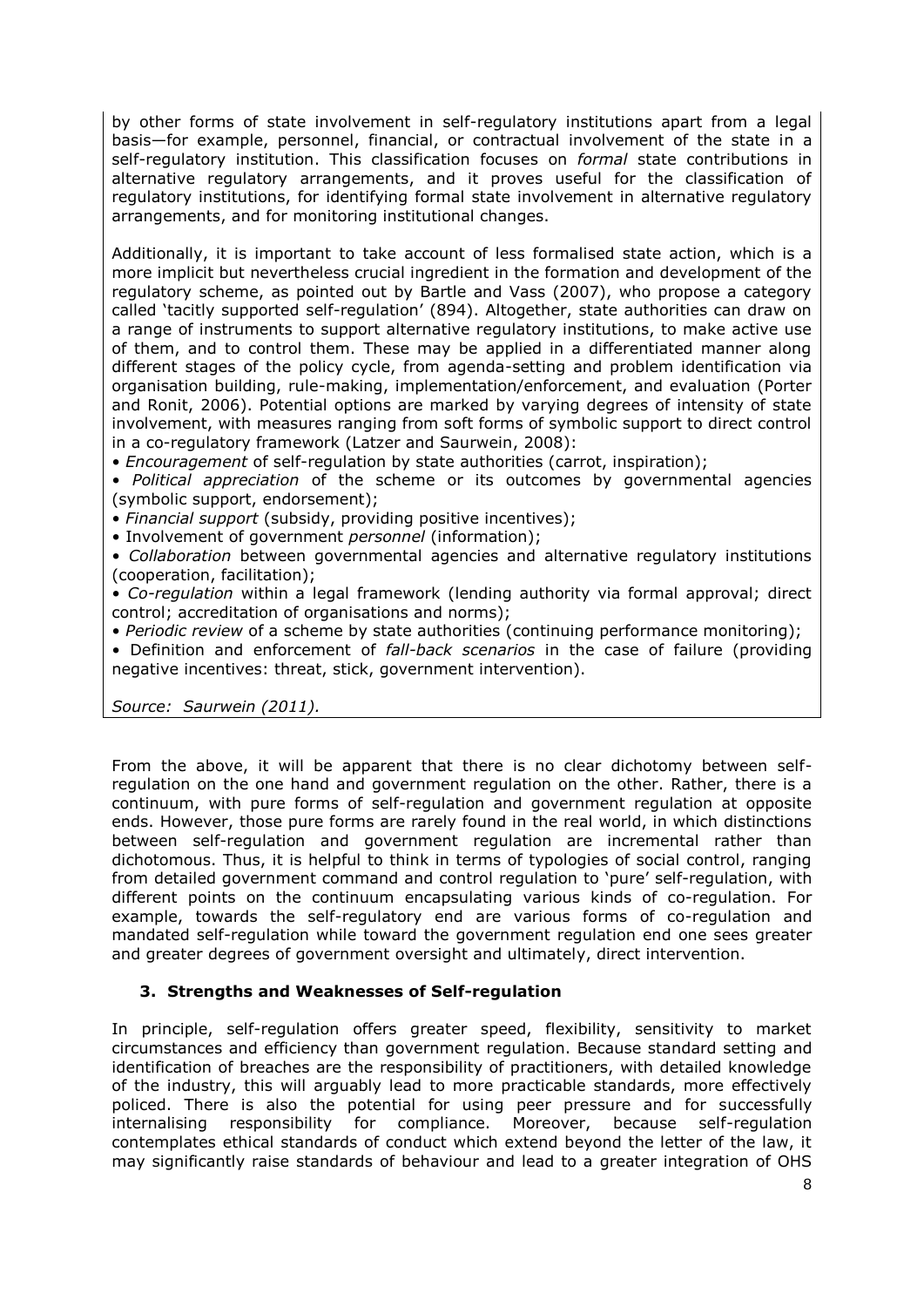issues into the management process. It may be regarded as a form of 'Responsive Regulation': regulation which responds to the particular circumstances of the industry in question, including how effective an industry has been in the past in making private regulation work.

Yet in practice, pure self-regulation often fails to fulfil its theoretical promise and commonly serves the industry rather than the public interest. Indeed, self-regulation has an extremely tarnished image, and is often reviled by trade unionists and public interest groups for being a charade  $-$  a cynical attempt by self-interested parties to give the appearance of regulation (thereby warding off more direct and effective government intervention) while serving private interests at the expense of the public. As John Braithwaite has put it:

Self-regulation is frequently an attempt to deceive the public into believing in the responsibility of an irresponsible industry. Sometimes it is a strategy to give the government an excuse for not doing its job.<sup>4</sup>

According to the critics, self-regulatory standards are usually weak, enforcement is ineffective and punishment is secret and mild. Moreover, self-regulation commonly lacks many of the virtues of conventional state regulation. It is usually not as visible or credible, it does not provide the same degree of accountability, and it is usually lacking in rigorous application and strong sanctions.

The extent to which self-regulation *in practice* has either the positive or the negative attributes identified by its proponents or detractors, will depend very much on the social and economic context within which it operates and on the particular characteristics of the scheme itself.

# **4. Self-Regulation in Individual Business Entities**

In the case of *self-regulation by individual business entities*, the evidence suggests that 'pure' self-regulation, with no state intervention, has a poor track record. While some companies will comply and indeed go 'beyond compliance', others, in the absence of outside incentives and sanctions, will fall far below an acceptable minimum standard of behaviour.<sup>5</sup> The brutal history of the industrial revolution provides graphic evidence of the reasons why pure self-regulation will almost inevitably fail and little has occurred in more recent times that suggests that a less interventionist approach would provide better results today than it did in the nineteenth century.<sup>6</sup> The history of the British Power Press Regulations (where a dramatic reduction in reported injuries followed the replacement of a voluntary code by regulation in 1965),<sup>7</sup> and of US Mine Safety Regulation (where a sharp drop in fatalities followed the enactment *and enforcement* of new legislation)<sup>8</sup> are simply two reminders amongst many that business self-interest and investment in OHS are often in tension. In Australia, the recent history of James Hardies' wilful exposure of its workforce to lethal levels of asbestos dust and subsequent avoidance of its responsibilities with regard to compensation is a chilling reminder of the dangers of leaving individual companies to self-regulate.<sup>9</sup>

<sup>4</sup> Braithwaite (1993): 91.

<sup>&</sup>lt;sup>5</sup> See for example: Lyon and Maxwell (2006 & 2007); Lenox and Nash (2003).

 $6$  Gunningham (1984): Ch 4.

<sup>7</sup> Gunningham (1984): 320.

<sup>8</sup> Lewis-Beck and Alford (1980).

 $9$  Peacock (2009).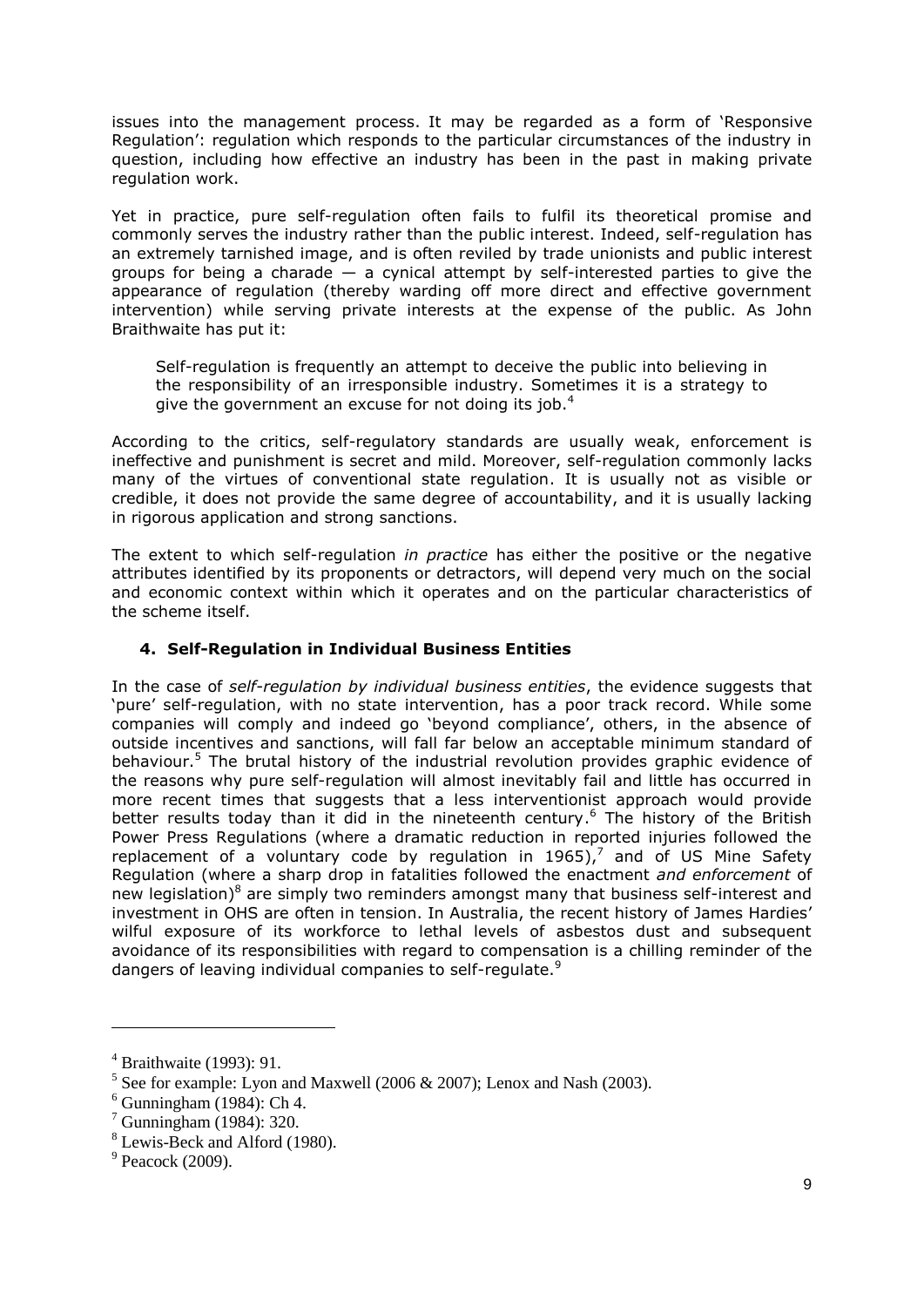However, while there are clear and obvious dangers in permitting individual firms to selfregulate in the absence of government regulation, sophisticated regulators recognise that different companies have different motivations and capacities, and that 'good' firms should be treated differently from the recalcitrant. In particular, while there is a strong case for setting minimum acceptable standards by means of legislation, there is also a case for giving demonstrably good firms a degree of latitude and for encouraging, rewarding and facilitating leading firms to go 'beyond compliance'.

For example, 'Responsive Regulation' (an approach currently embraced by the New Zealand Department of Labour) recognises the importance of treating differently motivated firms differently, by employing a blend of persuasion and coercion, the actual mix being adjusted to the particular circumstances and motivations of the entity with whom they are dealing. This is based on a 'tit for tat' response whereby the regulatory agency approaches each organisation in a cooperative, flexible manner, but turns to deterrence if and when the organisation clearly defects from cooperation.<sup>10</sup> Responsive Regulation, in its more recent iterations, also emphasises the importance of rewarding virtue and encouraging improvements beyond compliance through the development of a 'pyramid of virtue' intended to take account of the different 'motivational postures' of different firms.<sup>11</sup>

A second approach that recognises that individual business entities differ, and that for some but not others, a degree of self-regulation may be appropriate, is the so called 'target analytic' approach. For example, in the case of reluctant compliers and the recalcitrant, relying on self-regulation is extremely unwise and firms must be closely scrutinised by government with the threat of direct intervention where they fail to take effective action to safeguard the workforce. However, for industry leaders, a more 'hands-off' approach may be appropriate, allowing them a considerable scope for selfregulation provided they can demonstrate that they are maintaining high OHS standards. For example, Black has shown how one agency effectively applied this approach by requiring different inspectoral stances depending upon the organisation's risk profile.<sup>12</sup>

A third approach, also consistent with the current practices of the Department of Labour, involves what is commonly termed 'Meta-Regulation' (although the Department does not use the term). Meta-Regulation encapsulates an approach whereby rather than regulating prescriptively, the regulator seeks by law to stimulate modes of selfregulation within the firm. For example, government inspectors rather than checking compliance with rules, insist that industry puts in place safety management systems which are then scrutinised by regulators. In so doing, it 'forces companies to evaluate ... their own self-regulation strategies so that regulatory agencies can determine [that] the ultimate objectives of regulation are being met<sup>', 13</sup> That is, rather than responding reactively to events or directing particular behaviour on the part of duty holders, the Department's view is that more will be achieved by focusing on shaping and improving *systemic* aspects of a firm's OHS management.

At its best, such an approach has the capacity to influence the internal self-regulation and norms of organisations and to make them more responsive (rather than merely reactive) to OHS concerns. Indeed, it is increasingly recognised that well-functioning systems of safety management, particularly as they relate to core risks, are essential if there is to be an appreciable and reliable improvement in safety performance.

<sup>&</sup>lt;sup>10</sup> Ayres and Braithwaite (1992).

 $11$  Braithwaite, Makkai and Braithwaite (2007).

<sup>12</sup> Black (2005): 156.

<sup>13</sup> Parker (2002): 246.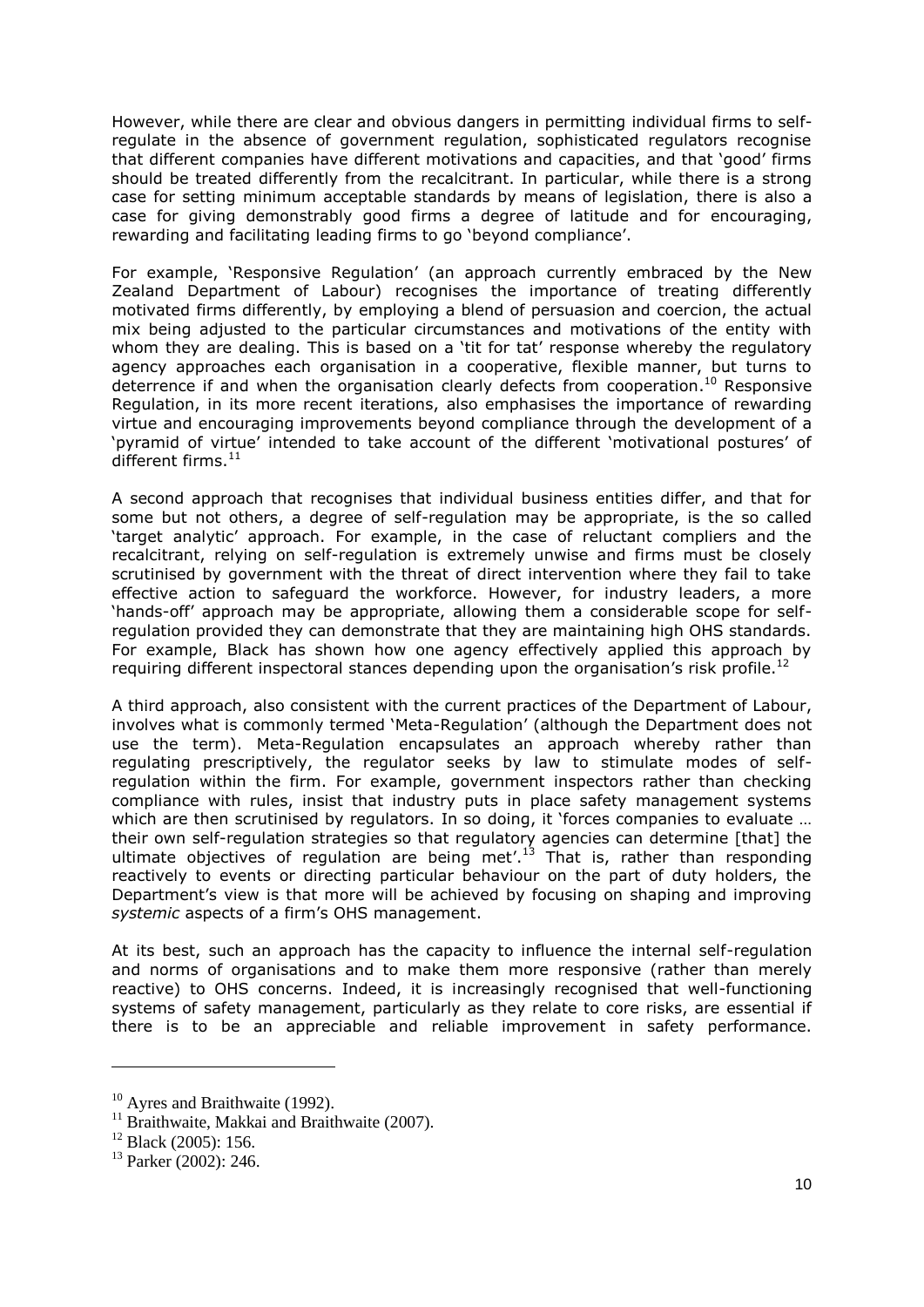Accordingly, under Meta-Regulation, the primary role of the inspectorate becomes that of 'regulating at a distance', relying upon the organisation itself to put in place appropriate systems and oversight mechanisms, but taking the necessary action to ensure that these mechanisms are working effectively. As such, Meta-Regulation involves 'the regulation of self-regulation'.

# **5. Industry Self-Regulation**

*Industry self-regulation* as indicated above, involves commitments developed by an industry association which aspire to apply to the entire industry sector. The extent to which this approach has either the positive or the negative attributes identified by its proponents or detractors will depend very much on the social and economic context within which it operates and on the particular characteristics of the scheme itself.

We begin by examining 'pure' industry self-regulation, which does not involve any direct involvement of government. Existing research suggests a number of lessons with regard to the limitations of this approach.

A starting point is to recognise that there is commonly a substantial gap between the self-interest of an industry (or an individual enterprise), and that of the public. That gap is most commonly caused by 'negative externalities', as for example, where a firm is able to pass on (externalise) some of the costs of production to a subgroup of the public such as workers. The costs of occupational injury and disease are one well recognised externality: some businesses at least may seek to cut corners and minimise spending on safety equipment and procedures in the pursuit of profit and productivity. A higher incidence of work related injury and disease will be the likely consequence<sup>14</sup> In these circumstances it would be unwise to rely upon an individual enterprise or industry association taking steps voluntarily in the public interest, as an alternative to government regulation.

Put differently, a necessary (but as we will see, certainly not sufficient) condition for the success of 'pure' self-regulation is a strong natural coincidence between the public and private interest in establishing self-regulation. For example, probably the circumstances most conducive to successful self-regulation are those where an industry (or at least industry leaders) perceives the future prosperity and perhaps even the very survival of the industry, as dependent upon some form of collective self-control, as has been the case with the nuclear power and chemical industries. These are industries where there is a 'community of shared fate'— meaning circumstances in which poor performance on the part of one member reflects adversely upon, and indeed, may jeopardise the interests of, the entire industry. These circumstances facilitate the mobilisation of peer pressure to ensure that no one member 'lets the side down' (see Box 2 below).

# **Box 2: Institute of Nuclear Power Operations**

*Background and Compliance Problem*

 $14$  Nichols and Armstrong (1973).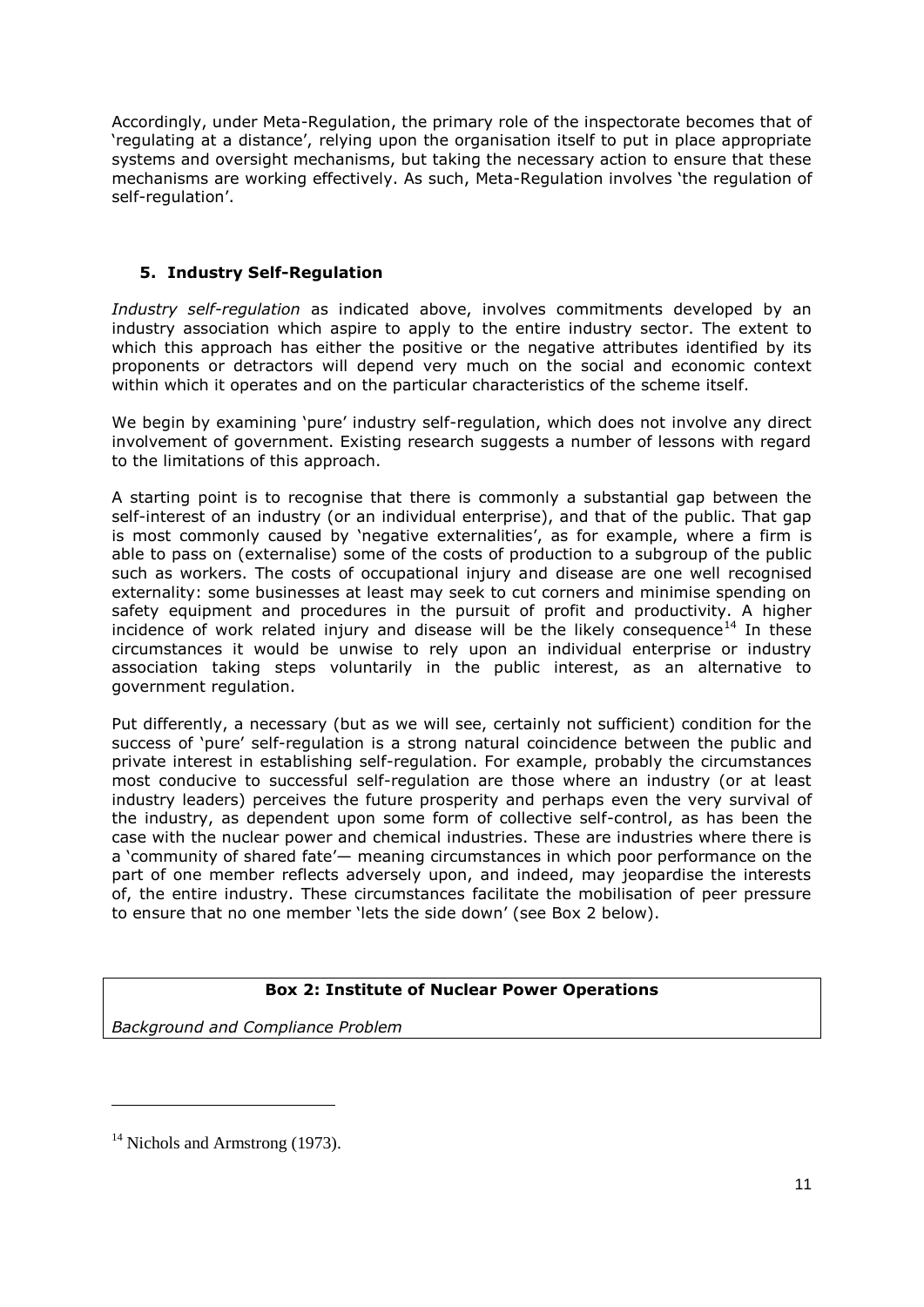Early in the morning of March 28, 1979, several water pumps stopped working at a nuclear plant near Harrisburg, Pennsylvania, setting in motion the chain of events that would make Three Mile Island (TMI) an indelible symbol of disaster for the public. The disaster not only cast doubt on the credibility of the existing system of government regulation, but also placed a cloud over the future of the USA nuclear power industry. Another such disaster could easily lead to a public and regulatory backlash capable of threatening the very viability of the industry itself. How could the industry prevent 'rogue' operators from putting the entire industry at risk?

## *The Compliance Innovation*

Less than two weeks after the accident, a committee of nuclear utility chief executive officers gathered to coordinate the industry's response to the accident, and the efforts resulted in perhaps the single most important change that has taken place in the post-TMI nuclear regulatory regime. They created a private regulatory bureaucracy—the Institute of Nuclear Power Operations (INPO)—and today, with a very considerable budget, INPO's approximately four hundred employees develop standards, conduct inspections and investigate accidents.

## *The results*

By all accounts, the safety of nuclear plants has increased significantly since TMI, and there is wide agreement among knowledgeable observers (proponents and critics of nuclear power alike) that INPO's contribution to improved nuclear safety has been highly significant. This has been achieved by education, persuasion, peer group pressure, gradual nagging from INPO, shaming, or the other instruments of informal social control at INPO's disposal.

However, even INPO is incapable of working effectively in isolation. There are, inevitably, industry laggards, who do not respond to such informal pressure. After some years of achieving very little progress in changing the behaviour of this minority, INPO faced a dilemma as a significant number of plants were ignoring the problems INPO had identified, yet getting tough seemed out of the question because that might drive the recalcitrants out of the association. INPO's ultimate response, after five years of frustration, was to turn to the government regulator, the Nuclear Regulatory Commission (NRC).

The result was the effective dismissal of top executives, plant shutdown and substantial improvements in safety. All this was achieved only by invoking the power of the NRC (which alone had the capacity to bring criminal proceedings and to shut the plant down). Had effective action not been taken against the recalcitrant few, and in the longer term, had free riders been allowed to flourish without sanction, then INPO's authority over other firms would have been jeopardised. As Rees notes, INPO's climb to power has been accomplished on the shoulders of the NRC.

*Source: Rees (1994).*

-

However, the evidence suggests that 'win-wins' of this nature are uncommon.<sup>15</sup> The history of safety, health and environment is littered with examples where no such win-

 $15$  Gunningham (2008), Vogel (2005).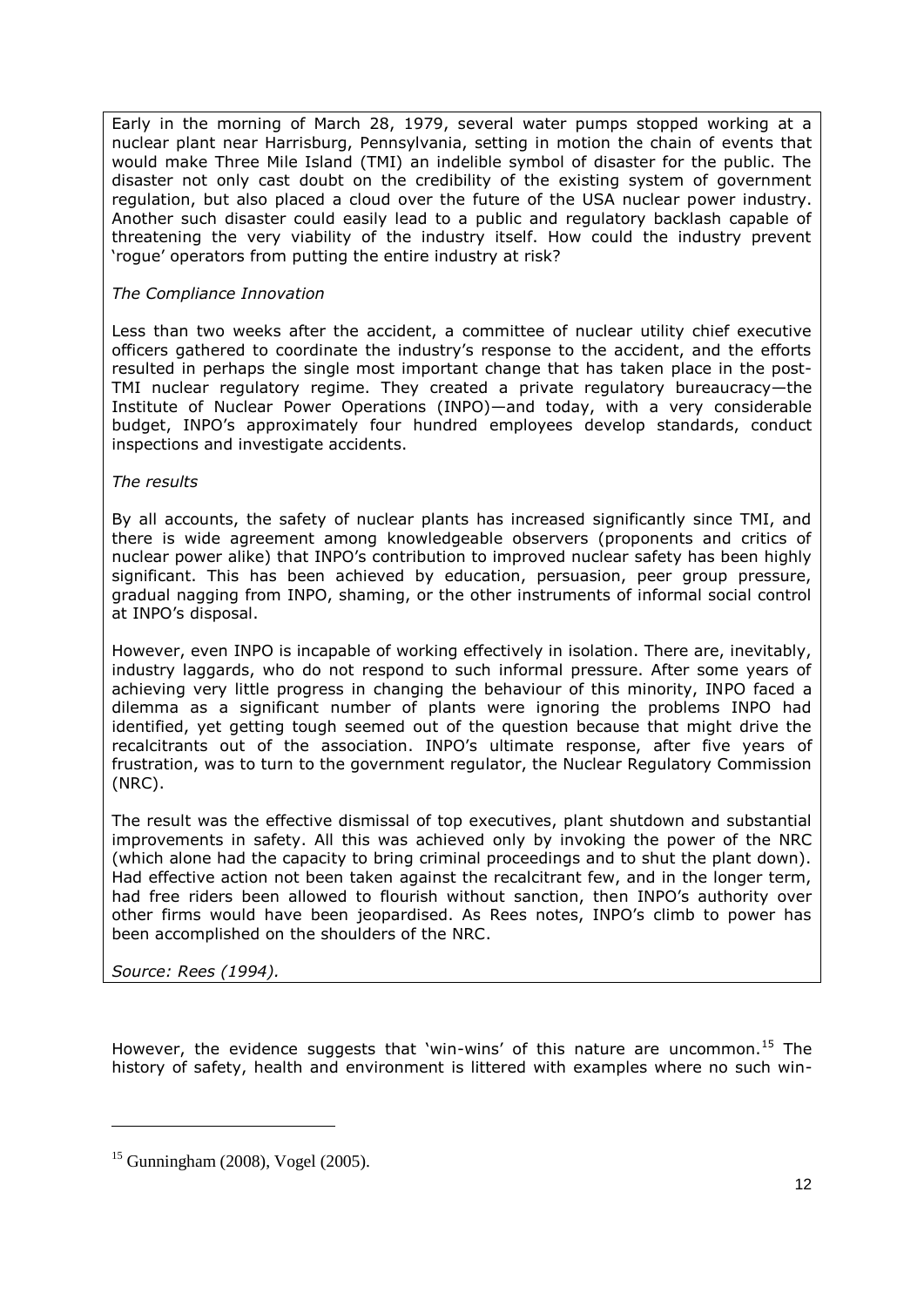wins were evident and where conflicts between the interests of employers and workers wreaked a substantial toll on the latter.  $16$ 

Even in circumstances in which there would appear to be a substantial coincidence between the public and the private interest in self-regulation, there may still be a number of reasons why it will nevertheless fail to materialise, or function ineffectively.

First, whether it is economically rational for an enterprise to adopt self-regulation is more problematic than it might appear, because there may be a substantial gap between long term and short term self-interest. For example, it may be in the long term interests of firms to invest in OHS measures which would not only demonstrably reduce costs and increase profits of individual enterprises in the long term but would also enhance the OHS credentials of the entire industry. However, for those who are economically marginal, or for managers whose performance is judged in the short term, such investments may not be practicable in the absence of some form of external pressure. Short termism is much more prevalent in some business cultures than others.

Second, it would be a mistake to assume full rationality on the part of all the major players. Enterprises may not act as economic rationalists would predict because they are ignorant, irrational or incompetent. There may be, for example, a substantial gap between an enterprise's perception of its interests, and the reality. In any of these cases, enterprises may continue behaving in ways which are not in their 'best' interests, notwithstanding opportunities for either individual or collective 'win-win'.

Finally, even where win-wins potentially exist, and an industry self-regulatory initiative is established, it may be difficult to curb 'free-riding', whereby rogue firms seek to claim the public relations and other benefits of scheme membership while avoiding the obligations it entails. Unfortunately, free-riding is often an almost insurmountable problem. In practice, individual targets are often set to a lowest common denominator level and are not measurable, enforcement is often (but not invariably) weak, and such initiatives commonly lack many of the virtues of conventional state regulation in terms of transparency, accountability and rigour.

These problems are serious ones. The paucity of success stories in the empirical literature<sup>17</sup> should make governments reticent about relying on 'pure' industry selfregulation as a basis for providing any form of regulatory relief or other concessions, notwithstanding industry suggestions that it should do so. Nevertheless, there are exceptional circumstances where industry self-regulation has achieved positive outcomes, making it possible at least to identify what an 'ideal' industry association might do if it were committed to effective industry self-regulation. These lessons are summarised in Box 3.

# **Box 3: The role of industry associations in improving OHS performance**

There is evidence that industry associations can and should play a role in improving the OHS performance of their members. Not all industry associations will have an enlightened self-interest in doing so. However, some industries, particularly those which are vulnerable to low frequency–high consequence events (which put the industry in the public spotlight and often lead to demands for tough regulation), and those which are

 $16$  Gunningham (1984): Ch 4.

<sup>&</sup>lt;sup>17</sup> For an overview see Saurwein 2011 and references therein.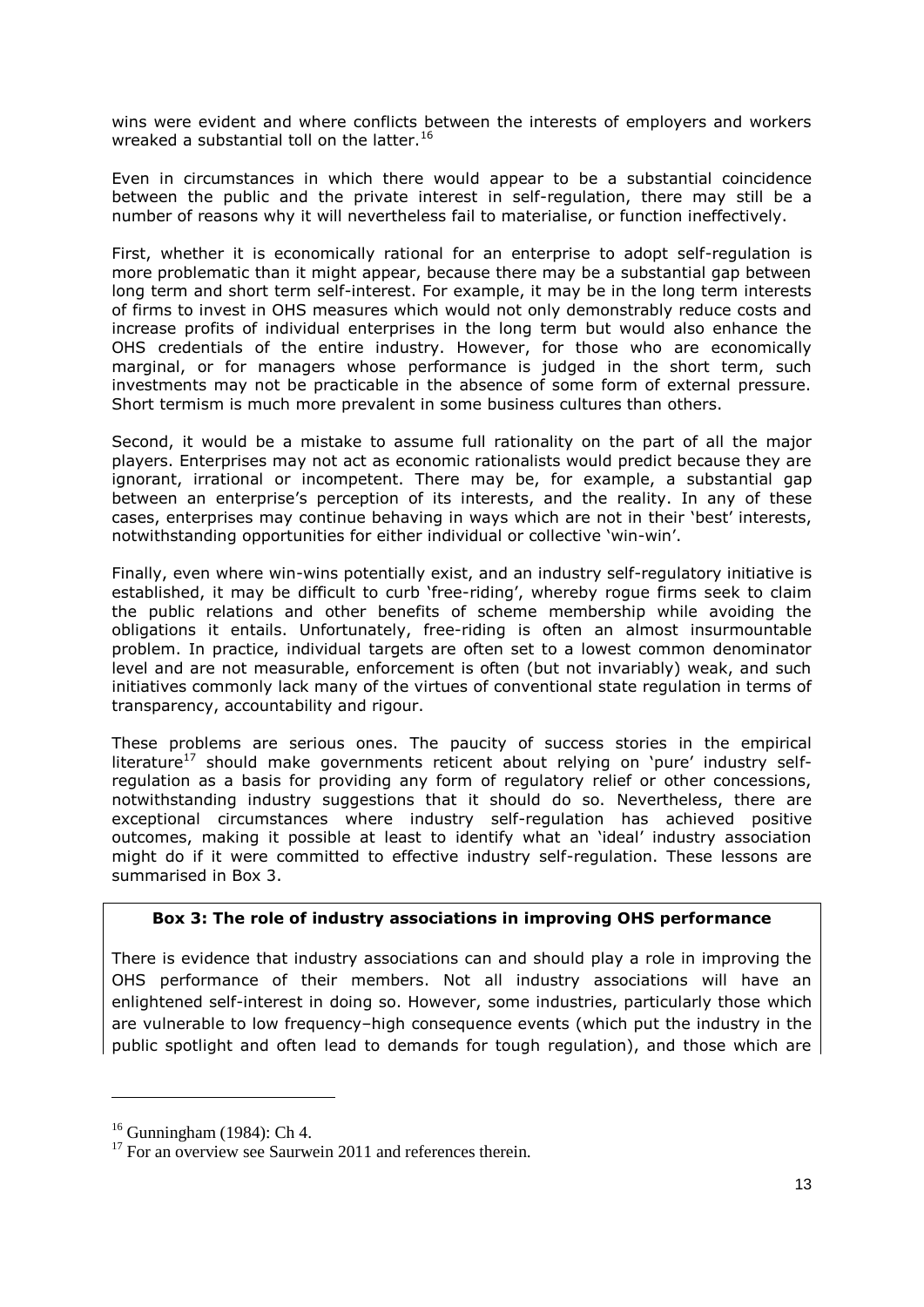reputation-sensitive and have a need to protect their social licence, may see a good case for improving the collective OHS performance of their members.

Drawing from the experience of the nuclear power and chemical industries internationally, it is possible to identify a number of characteristics of those initiatives that have been most successful in improving industry OHS outcomes.

At their core is a capacity to nurture a common meaning system  $-$  a new industrial morality — at the industry level. While there is no single formula about how best to do this the most successful schemes have a number of features in common. First, there is the creation, over time, of clearly defined targets. Second, there is the development of accountability and transparency. This is achieved through a credible and transparent information system for collecting data on the progress of implementing the initiative, as well as mechanisms for monitoring performance (for example, through third party auditing). Although industry associations and their members have tended to resist the latter, without it, claims made by a company about its OHS performance may lack credibility.

#### *Source: Gunningham and Rees (2008).*

However, the history of the Institute of Nuclear Power Operations (INPO) which is arguably the most successful such initiative of all (see Box 2 above) suggests that an underpinning of government regulation and enforcement is crucial to maintain credibility and effectiveness, even in the most favourable circumstances.

Because there is very considerable evidence as to the serious shortcomings of 'pure' selfregulation, the public policy debate is increasingly about how, and in what circumstances, it may be possible to design effective *co-*regulation and what forms this might take.<sup>18</sup> This debate is explored in the following sections.

# **6. Co-Regulation: The Role of the State and Third Parties**

It is tempting to think of industry self-regulation in dualistic terms – public regulation versus private regulation. However, when we look closely at the leading examples of industry self-regulation we see that they involve varying degrees of interaction with government regulation. The California Cooperative Compliance Program (Box 4) and the OSHA Federal Voluntary Protection Program (described below) are two examples but there are many others.<sup>19</sup> Even INPO's development into a powerful regulatory watchdog, was made possible by the NRC's commanding presence not too far from INPO's side (Box 2 above).

This is far from coincidence. Trial and error and bitter experience has led to the realisation that rather than thinking in terms of industry self-regulation, we should think in terms of industry co-regulation. As Ayres and Braithwaite put it:

 $18$  Co-regulation occurs usually where industry develops and administers a code and government provides the ability to enforce the code by giving it a legislative backing in some way. Under coregulation government involvement usually falls short of prescribing the code in detail in legislation.

 $19$  Van der Heijden (2011).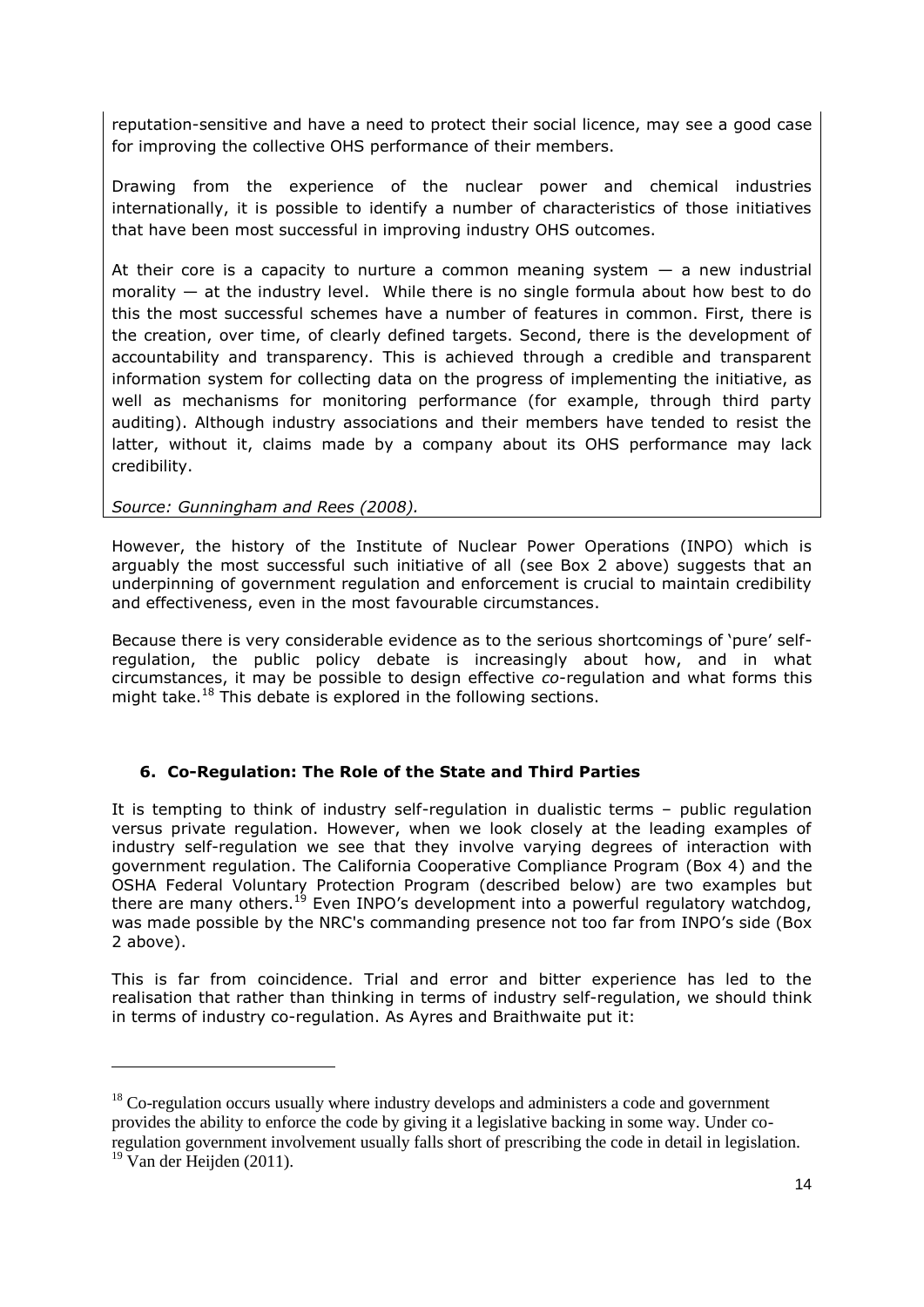Good policy analysis is not about choosing between the free market and government regulation... If we accept that sound policy analysis is about understanding private regulation.... and how it is interdependent with state regulation, then interesting possibilities open up to steer the mix of private and public regulation. It is this mix, this interplay, that works to assist or impede solution of the policy problem. (Ayres & Braithwaite 1992: 3-4)

This insight leads directly to the possible role of 'Responsive Regulation', which, amongst other things, suggests that regulatory policy should be 'responsive to industry structure' and that 'different structures will be conducive to different degrees and forms of regulation'.<sup>20</sup> To be responsive to industry structure, most importantly, regulatory policy makers must learn to appreciate how the capacity for self-regulation varies among industries. For example, some industrial moralities<sup>21</sup> are more (or less) well-defined than others, more (or less) demanding than others, more (or less) institutionalised than others. Hence, some industrial moralities are more effective than others when it comes to restraining industrial conduct. From the standpoint of Responsive Regulation, regulatory policy makers should therefore take full account of these and other differences, both to diagnose an industry's capacity (or incapacity) for self-regulation, and to design institutional mechanisms that will delegate and oversee regulatory tasks in a way that is most consistent with the regulatory programme's overall purposes.

# **Box 4: California OSHA's Cooperative Compliance Program**

Some years ago the California OSHA (CAL/OSHA) tested a strategy of industry coregulation known as the Cooperative Compliance Program (CCP). The CCP was a threeway arrangement involving unions, management, and CAL/OSHA. The program's key feature was a job site labor-management safety committee (consisting of two representatives each from labor and management) that assumed many of OSHA's regulatory responsibilities, such as conducting inspections and investigating complaints. Meanwhile, CAL/OSHA stopped routine compliance inspections and assumed a 'monitoring' role. The seven job sites participating in the CCP were large construction projects, ranging in cost from \$36 million to over \$2.4 billion. They employed from 250 to 4500 workers on each site, all of whom belonged to construction unions. The types of project included one nuclear power plant, three fossil fuel processing plants, two buildings for 'high tech' research, and one thirty storey condominium. In terms of outcomes, at each project accident rates dropped significantly as a result of the CCP.

*Source: Rees (1998).*

So how should co-regulatory mechanisms best be designed, in order to take advantage of the strengths and virtues of industry self-regulation, while compensating for its weaknesses as a stand-alone mechanism? This implies an underpinning of state intervention sufficient to ensure that it does operate in the public interest, that it is effective in achieving its purported social and economic goals and has credibility in the eyes of the public or its intended audience. As we have indicated, precisely what form of state intervention will provide the most appropriate underpinning is likely to vary with the particular circumstances of the case. Unfortunately, there are no magic bullets or universally appropriate prescriptions. However, it is at least possible to identify some of

 $20$  Ayres and Braithwaite (1992):4.

 $21$  One of the most important characteristic of industry associations is their capacity 'to unify the industry around a distinctive set of shared values, beliefs, and practices [and to] build … a distinctive kind of community' (Rees, 1994: 42). Put differently, they can raise OHS standards by developing an effective normative framework for their members and by seeking to institutionalise responsibility*.*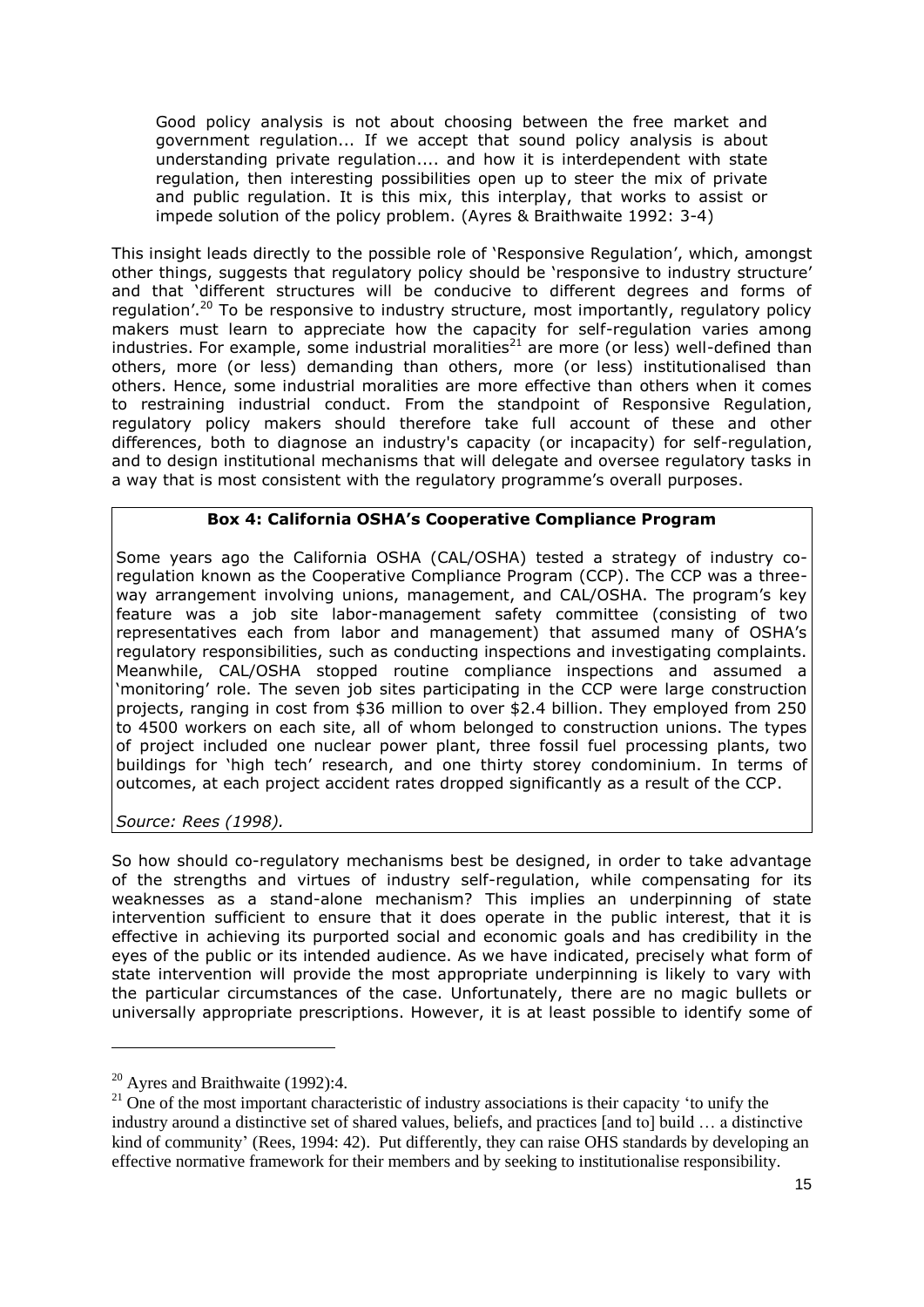the most commonly important variables, and to illustrate by example, how co-regulation might operate to optimal effect in particular circumstances.

*The role of the general la*w: First, it is often crucial that self-regulation operates in the shadow of rules and sanctions provided by the general law, for it is these which are the most obvious and visible (but not the only) means of giving regulatees the incentive to comply with the self-regulatory programme. For example, the Australian Supermarkets (Checkout) Scanning Code of Practice operates against the backdrop of the general law, which makes misleading pricing an offence.

As one astute commentator has put it:

Society cannot expect miracles from self-regulation when the substantive law is weak. Traders will be part of a self regulatory code when it offers an alternative to legislation and/or litigation. In many ways the best thing Government can do for self-regulation is to provide for effective general laws. No trader will submit her/himself to stringent standards if she or he has little liability at general law... All codes have to work against the background that the law itself will provide a less palatable sanction to industry than will self regulatory codes. This is the incentive to make self regulatory codes operate effectively.<sup>22</sup>

Certainly, there is considerable evidence from a variety of jurisdictions, that it is largely fear of government regulation that drives the large majority of self-regulatory initiatives, and it seems unlikely that they will perform well, in the absence of continuing government oversight and the threat of direct intervention.

*Other co-regulatory strategies*: While a legislative underpinning to self-regulation is perhaps the most obvious way of giving it 'bite' and credibility, it is not necessarily the only way. In some circumstances, the mere threat of imposing legislation may provide sufficient incentive to the target group to make its actual imposition unnecessary.

Sometimes less direct forms of state oversight or control will be sufficient; government might act as a facilitator or catalyst, 'steering the boat rather than rowing'. For example, it may be appropriate for a state agency to endorse a particular self-regulatory programme by permitting it to use the agency's logo or other official seal of approval, thereby giving the public greater confidence in the code's credibility. This in turn may help the industry sell its product or provide other commercial benefits. In these circumstances, the capacity of the agency to withdraw its endorsement may provide a significant inducement to the target group to self-regulate effectively.

Another means of incorporating self-regulation into a broader co-regulatory strategy is that adopted under OHS legislation, whereby government prescribes a particular outcome (e.g. a very broad general duty to take 'all practicable steps' to ensure health and safety) but does not prescribe what method industry must adopt to achieve it. However, a code of practice is developed in a tripartite process by industry, trade unions and government, which is of evidentiary value  $-$  i.e. it identifies one acceptable way of meeting the general duty requirement but does not preclude industry from designing some other, perhaps more cost-effective way of achieving it (what in New Zealand takes the form of an Approved Code of Practice<sup>23</sup>). Similarly, compliance with a voluntary code might be taken as evidence of 'due diligence', where this is a defence to a penal charge.

<sup>&</sup>lt;sup>22</sup> Pengilley (1990): 281.

 $23$  See HSE Act s 20.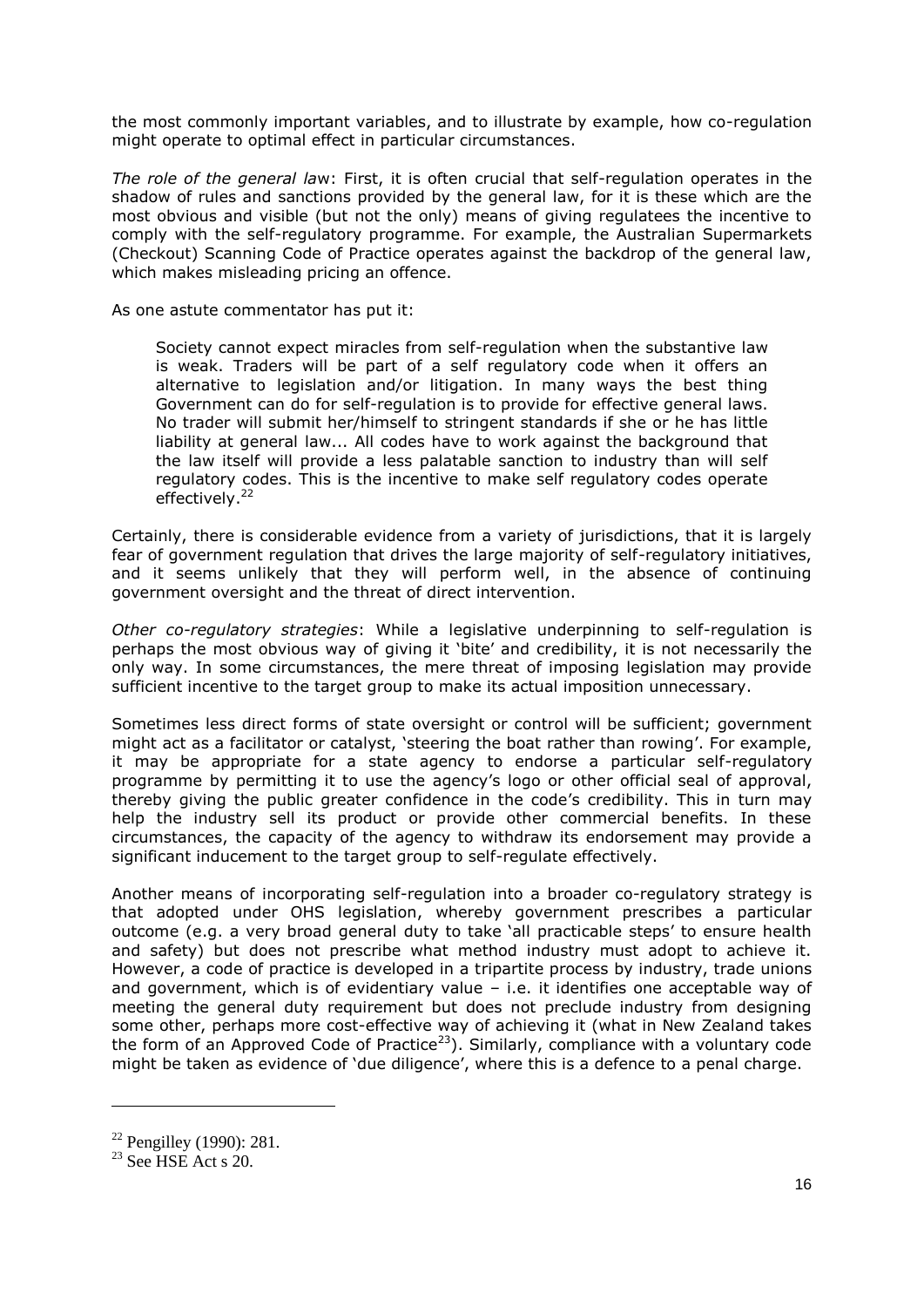In the United States, a good (albeit somewhat dated) example of how government can help foster successful self-regulation is the Occupational Health and Safety Administration's (OSHA)'s Voluntary Protection Program (VPP), whose purpose was to emphasise the importance of encouraging and facilitating excellence in employerprovided, site-specific occupational safety and health programmes. For OSHA, in short, the purpose was to recognise and encourage self-regulation in the workplace. Under it, OSHA encouraged the self-regulatory efforts of industry in a variety of ways, such as ceasing routine compliance inspections in favour of a more consultative and problemsolving approach, and also by encouraging a mentoring programme in which companies with exemplary safety and health programmes shared their experience and expertise with those companies striving to improve their in-house programmes.

*The role of third parties*: The state is not the only possible institution capable of compensating for the weaknesses of self-regulation in its pure form. Sometimes, there may also be a possibility of harnessing third parties to act as surrogate regulators; monitoring or policing the code as a complement or alternative to government involvement. Indeed, it is arguable that self-regulation is rarely effective without such involvement.

The most obvious third parties with an interest in playing this role are sectoral interest groups such as trade unions or public interest groups. This contribution may be through their direct involvement in administration of the code itself (in which case it has greater credibility as a genuinely self-regulatory scheme) or in their capacity as potential victims of code malpractice, in taking direct action against firms that breach the self-regulatory programme. For example, under the Responsible Care programme, community groups and outside technical experts are given an important role in overseeing the chemical industry's safety, health and environmental performance. The independent oversight exercised by third parties may be essential to maintaining the credibility of a selfregulatory regime.

Finally, the importance of utilising a broader regulatory mix cannot be over-emphasised. Often, the best solution is to design complementary combinations using a number of different instruments. Thus, self-regulation, government regulation, and third party oversight, may be capable of being combined in complementary combinations that work better than any one or even two of these instruments acting together.

For example, in the case of the chemical industry's Responsible Care programme, even though the industry as a whole has a self-interest in improving its environmental performance, collective action problems and the temptation to free ride mean that selfregulation and its related codes of practice alone, will be insufficient to achieve that goal. However, a tripartite approach, involving co-regulation and a range of third party oversight mechanisms, may well be a viable option. This might involve: creating greater transparency (through a community right-to-know about chemical emissions), which in turn enables the community to act as a more effective countervailing force; greater accountability (through the introduction of independent third party audits which identify whether code participants are living up to their commitments under the code, and which involve methodologies for checking and verifying that responsibilities are being met); and through an underpinning of government regulation which, in the case of companies which are part of the scheme, need only 'kick in' to the extent that the code itself is failing or when individual companies seek to defect from their obligations under it and free ride.

Saurwein has gone further, and in a recent article seeks to assess alternative modes of regulation from a public policy perspective, showing how context matters by outlining the conditions that facilitate or inhibit the formation and the performance of alternative regulatory institutions. In particular, he identifies eleven *enabling contextual conditions*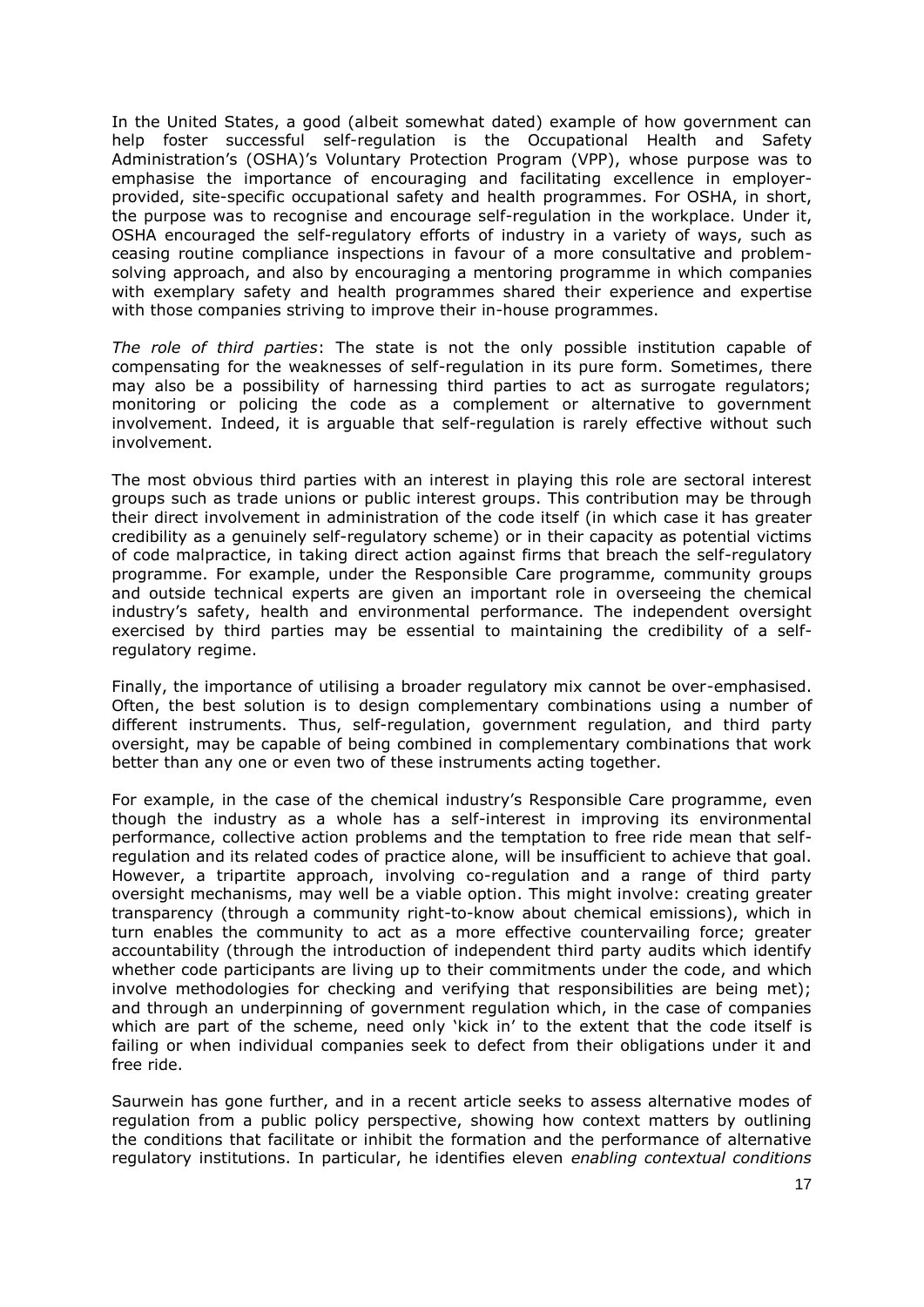for self- and co-regulation. These form a checklist for the assessment of alternative modes of regulation. The factors are derived from a comprehensive review of the literature drawing on theoretical and empirical analyses of advantages, disadvantages, success factors, and contextual conditions for alternative regulatory modes as well as case studies in a variety of policy fields. They are summarised in Box 5 below.

# **Box 5: Regulatory Choice for Alternative Modes of Regulation**

# **A. Economic Benefits for the Industry**

The emergence of alternative regulatory solutions, in some cases, simply results from enlightened self-interest of the industry. This is when direct economic benefits outweigh the costs of self-regulation. In these cases self-regulation may create win–win regarding private/industry and public/state interests, for example, when improvements in environmental or social standards also enhance economic performance. Various examples show that self-regulatory regimes emerge in reaction to distinct problem structures that create industry demand for a type of regulatory framework that cannot be provided by governmental action, especially on the international level

## **B. Reputational Sensitivity of the Industry**

The emergence of alternative modes of regulation may be driven by the intention to increase public trust in companies and industries. The reputational sensitivity of the industry is considered a central factor in the feasibility of the adoption of an alternative regulatory solution. The more the companies' success depends upon their own reputations and on the reputation of their industry segment, the greater are the incentives to adopt measures in order to avoid reputation losses.

In order to assess an industry's reputational sensitivity, regulators may be informed by considering the public awareness and *public concern* regarding regulatory issues. The existence or absence of … campaigns attacking a specific industry by threatening and launching boycotts and engaging in media campaigns has an impact on the industry's willingness to engage in self-regulation. Industry *investment* in the development of reputation and the *probability of detection* of malpractice also serve as assessment criteria.

#### **C. Intervention Capacity of Government Actors**

In many cases, the emergence of self-regulation is not a direct function of potential economic and reputational benefits to the industry. On the contrary, it is often argued that alternative modes of regulation take place 'in the shadow of hierarchy'. The provision of an alternative regulatory system becomes more attractive when there is the threat of government intervention, statutory standards, or litigation. Ayres and Braithwaite (1992) argued that state 'regulatory agencies are often best able to secure compliance when they are benign 'big guns' ... the bigger and the more various are the sticks, the greater the success regulators will achieve by speaking softly' (19). The performance of alternative regulation is linked to the *intervention capacity* of government, which may affect the industry's willingness to adopt self-regulatory solutions in order to pre-empt statutory regulation. A strong intervention capacity allows governments to apply stick-and-carrot strategies or to use the tactic of government by raised eyebrow.

#### **D. Impact in Case of Regulatory Failure and the Need for Uniform and Binding Minimum Standards**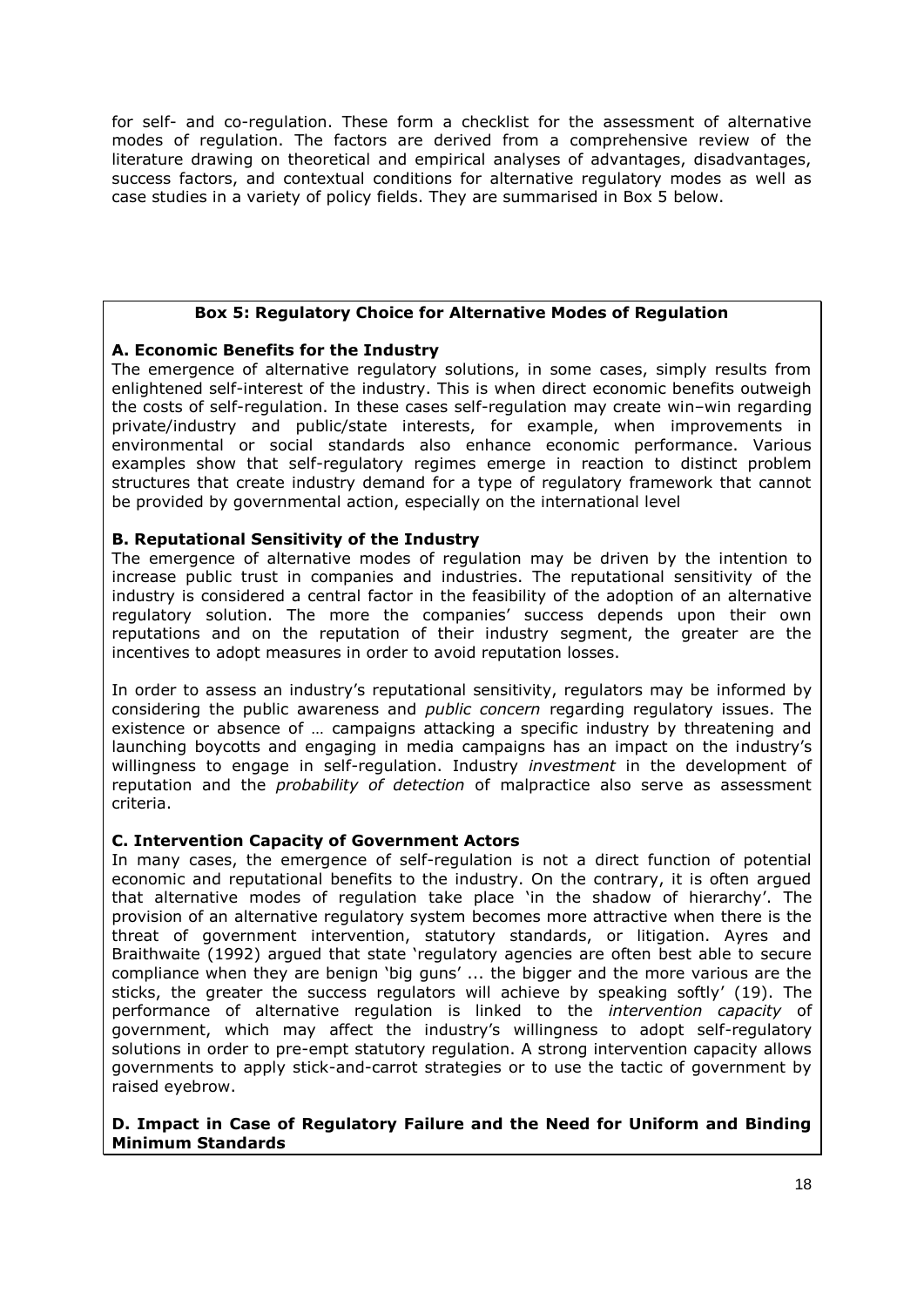The impact in the case of regulatory failure and the need for uniform and binding minimum standards determine the necessary level of governmental intervention. The higher the potential negative impact of regulatory failure, the greater is the need for minimum binding standards. High demand for minimum binding standards decreases regulatory flexibility and the suitability of alternative regulatory solutions. Hence, alternative modes of regulation are less suitable if the *costs* in the event of regulatory failure are considerable and if a product supplied is essential to the welfare of individuals, for instance, in the case of a major public health and safety issue or detrimental effects on public infrastructures. Problems of high risk and irreversibility demand minimum binding standards and require *universal application/participation* in order to assure the necessary level of goal achievement (Office of Regulation Review, 1998). Lower negative impact in the case of regulatory failure allows for more regulatory flexibility and increases the leeway for alternative regulatory solutions. Regulators may employ risk-based approaches to regulation for systematic assessments. In general, this includes an assessment of the hazard or adverse event and the likelihood of it occurring, for example, considering the *impact in a single case of noncompliance* with regulatory standards and the *degree of reversibility*.

## **E. Intensity of Regulatory Intervention Required**

The intensity of the required regulatory intervention depends on the characteristics of the regulatory problem and the available means of intervention. Some regulatory challenges may be solved by rather soft modes of intervention, while others demand much stricter restrictions. From a democratic point of view, the demand for governmental oversight increases with the intensity of required regulatory intervention. The lower the intensity of regulatory intervention, the better is the suitability of alternative regulatory solutions. For a systematic analysis regulators may assess what is being regulated, entry, exit, behaviour, costs, content, preferences, technology, or performance. The intensity of intervention may vary for each aspect, but it can be assumed that it is greater if it restricts *market entry* or enforces market *exit*, if regulation of *costs/prices* has a significant impact on revenues, and if it constrains behaviour that is protected by *fundamental rights*.

#### **F. Conflicts of Public and Private Interests**

The degree of conflict between public and private interests for any given regulatory matter affects the feasibility and the suitability of alternative regulatory solutions. If companies share a common interest in avoiding market failure, their willingness to group together and to adopt alternative regulatory solutions will be high. Conversely, widely diverging interests between companies will hamper the emergence of self-regulation. But even if companies share a common interest and agree on an alternative regulatory mechanism, there is no certainty that there will be no conflict between their *private*  interests and the general *public* interest. The lower the divergence between public and private interests, the more suitable is an alternative regulatory solution. In general, consumer protection and environmental protection are referred to as a policy field with a wide divergence between public and corporate interests. A wide divergence of interests involves a stronger demand for state oversight of alternative regulatory institutions.

# **G. Number of Participants and Market Fragmentation**

The level of adoption of alternative regulatory modes depends on the number of market participants. Theoretical arguments and evidence suggest that self-regulation works less in *fragmented markets* with a wide and diverse range of providers. The higher the number of actors involved, the more difficult it is to arrive at a universally acceptable set of standards. Fragmentation decreases the feasibility of adopting self-regulatory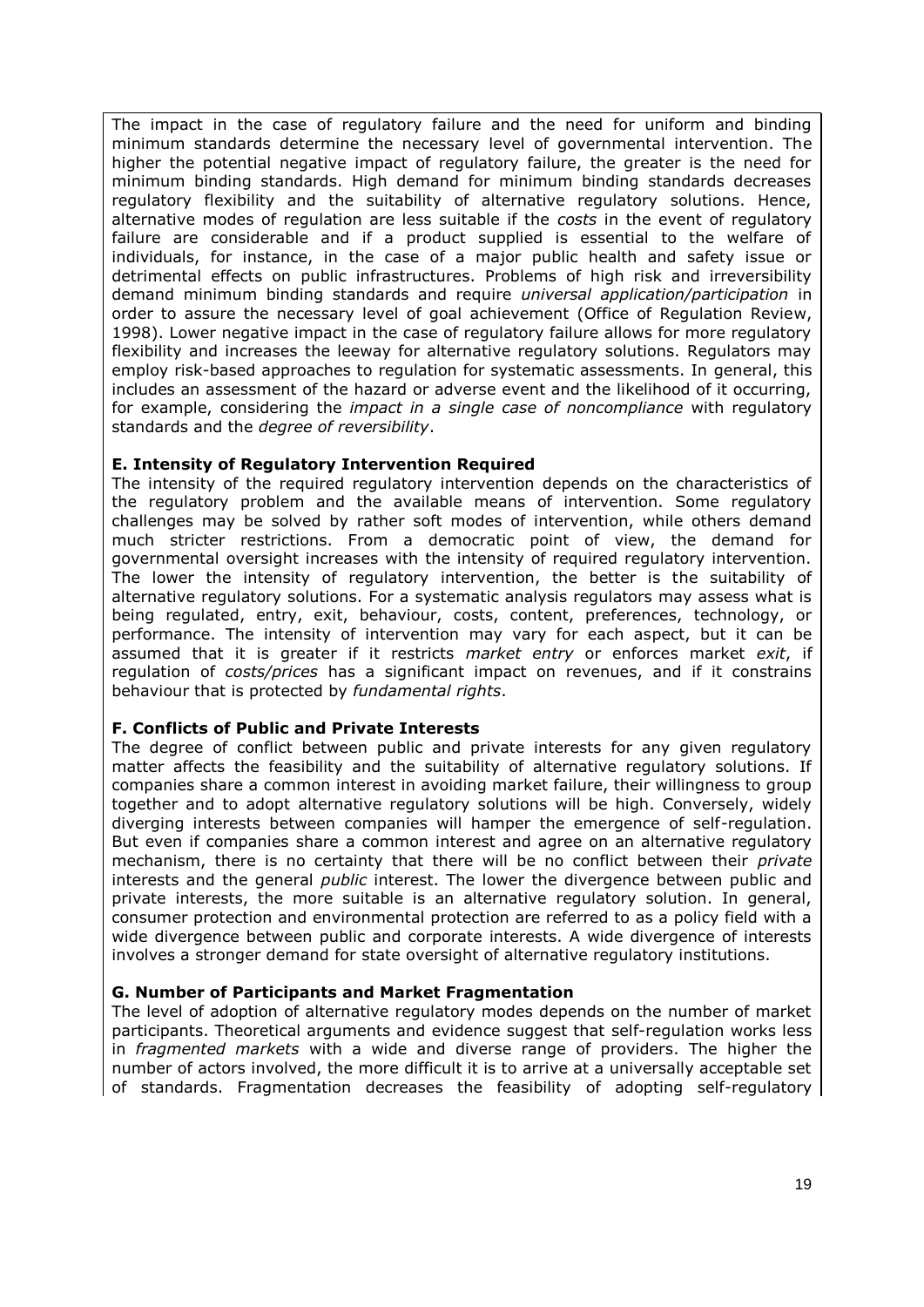measures, and also 'an effective sanctioning system seems more manageable in small or federated organizations, where the visibility of each member is high'.<sup>24</sup>

## **H. Availability of Organisations to Assume Regulatory Tasks**

The feasibility of adopting alternative modes of regulation depends on the existing industry environment. The practicability of adoption is higher if an industry already has experience with alternative modes of regulation. Taking over additional tasks is easier for an *already established organization* that can provide the 'bureaucratic capacity, resources, and ethos necessary to implement regulatory schemes<sup> $25$ </sup> for example, an already acknowledged *industry association* of high reputation and widespread support in the industry (near universal participation), which is adequately equipped (e.g. personnel) and able to reconcile diverging company interests. The *maturity* of a market is an influencing factor because the establishment of umbrella organizations proceeds with the formation of a market. Theoretical arguments suggest that industry regulation is more likely when it requires coordination among firms on an *intraindustry* rather than on an *interindustry* basis.

# **I. Intensity of Competition**

The degree of competition affects alternative modes of regulation, but the literature regarding the effects of competition on the adoption and performance of self-regulation is inconclusive. The basic argument suggests that intensive competition decreases the willingness to accept any voluntary regulatory burden beyond mandatory standards. As Haufler (2001) finds, 'in highly competitive markets any additional cost is harder for management to justify in terms of bottom-line profits and market share. Self-regulatory programs often entail significant costs and may undermine a firm's competitive position — especially if no other player major market player adopts similar standards. Then corporations can agree on setting standards together, however, the competitive position of each is maintained. Consequently, oligopolistic markets might be the most candidates for collective self-regulatory action' (24). At the same time, it has to be considered that alternative regulatory institutions might entail or encourage *anticompetitive behaviour*. Depending on the maturity and structure of the market, certain market players might try to lock the market for their own convenience, closing it to newcomers. From the regulators' perspective, governmental oversight may be introduced to prevent cooperation in self-regulatory organizations from anticompetitive behaviour.

## **J. The Extent to which Public Policy Objectives are Supported by the Existing Industry Culture**

The practicability of the adoption of alternative modes of regulation for a new regulatory challenge depends on the extent to which public policy objectives are supported by the existing industry culture. A pre-existing *sensitivity to public interests* and a *tradition of cooperation* between the private sector and state authorities will support the adoption of alternative regulatory solutions. Mayntz (2003) argues that for effective governance to emerge there must exist a minimal sense of identification with and responsibility for the greater whole. Both public and private actors must cooperate in policymaking instead of simply fighting each other. The intensity of commitment to public objectives varies from industry to industry as well as between individual corporations. Corporate social responsibility (CSR) is one of the catchwords for demonstrating sensitivity to public interests at the level of individual companies, and measures taken with CSR programs point to other contextual factors such as the incentives and benefits for the industry and its reputational sensitivity. Regarding the industry level, an unweakened culture of social

 $24$  Ronit and Schneider (1999): 262.

 $25$  Balleisen and Eisner (2009): 134.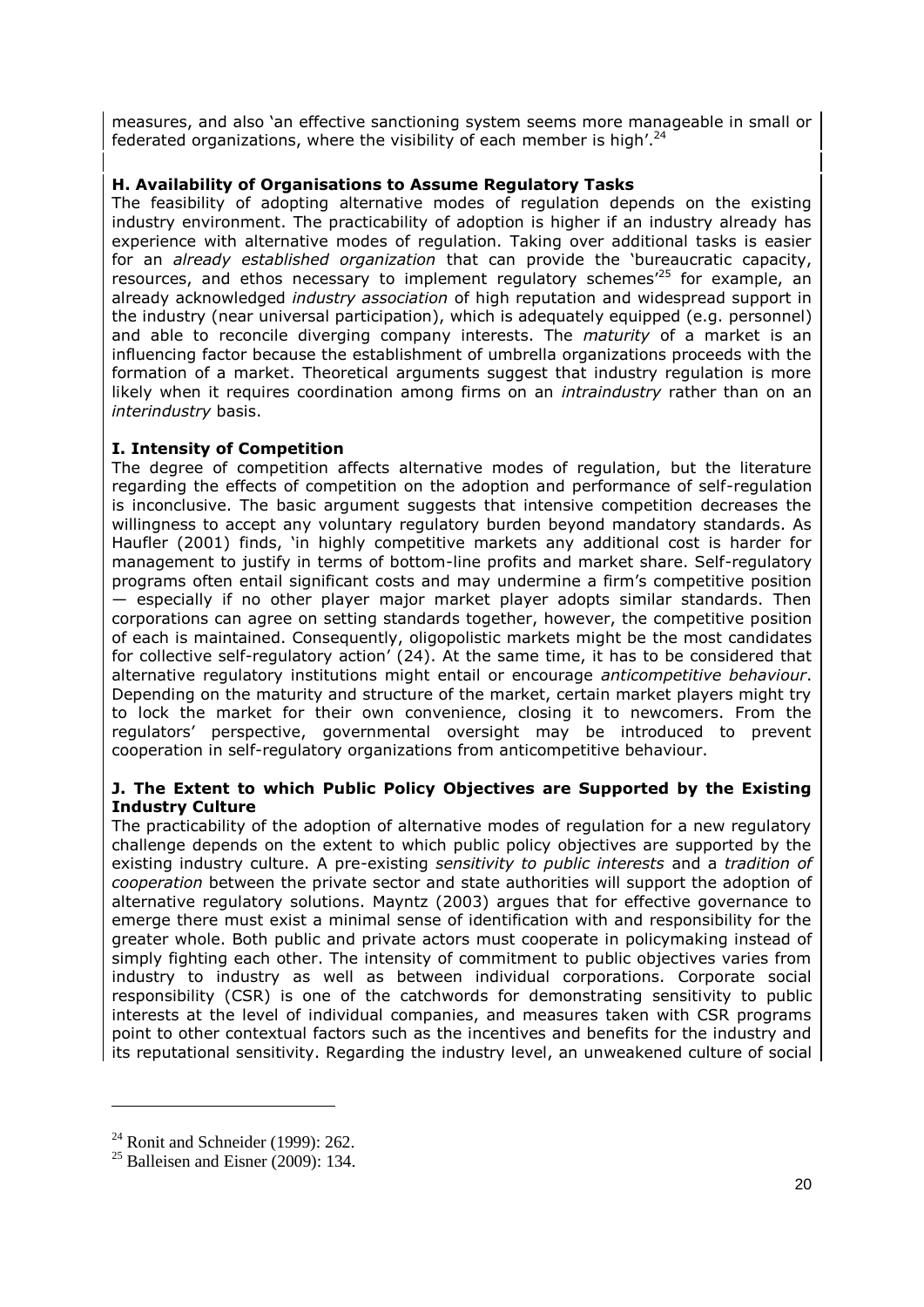responsibility is more probable in the case of *cohesive industries* with like-minded participants, motivated to achieve common goals.

## **K. Involvement of Government Actors**

Successful alternative regulation depends on an adequate level of support and involvement of governmental actors (See Box 1). From a conceptual point of view, the modes of state involvement scrape the borderline between contextual factors, on the one hand, and organizational success factors, on the other. State involvement may be *directly* displayed in the organizational design of an alternative regulatory institution (financial support, personnel involvement). But government involvement may also be an external, contextual factor (e.g. government threat), which *indirectly* affects adoption of and conduct in an alternative regulatory organization. Assessing the mode of governmental involvement is a task for positive analysis of regulatory arrangements as well as a crucial element in the course of regulatory choice. A successful institutional design depends on an appropriate mix of measures and an adequate intensity of state involvement. In order to determine an appropriate mix, it is helpful to derive conclusions from the assessment of other contextual factors. More intense modes of state involvement are justified, for example, if there is a serious negative impact in the case of regulatory failure or if there are major conflicts between public and private interests**.** In any case of state involvement, a clear *division of responsibilities* between private and state institutions contributes to the accountability of the regulatory arrangement.

*Source: Saurwein 2011.*

## **7. Selecting Appropriate Policy Instruments: The Role of Guidelines and Checklists**

An increasing number of jurisdictions have recognised that different policy instruments (and increasingly mixes of instruments) have different strengths and weaknesses and can appropriately be invoked in different contexts and circumstances.

For example, the OECD has engaged in a considerable amount of work on voluntary approaches, and has developed a set of recommendations on the design of voluntary approaches. The OECD has identified a number of 'success' criteria, which if followed, may achieve more positive results in terms of the design not just of self-regulatory initiatives but of voluntary approaches more generally. These are reproduced at Appendix 2 below.

A number of Australian jurisdictions have also produced various helpful checklists and 'how to' manuals as have various government agencies in the UK. Most notable are the Australian Productivity Commission Office of Best Practice Regulation's Best Practice Regulation Handbook,<sup>26</sup> and various documents developed by the UK agencies Ofcom and Oftel.<sup>27</sup> More recently, in May 2011, the Victorian Government Competition and Efficiency Commission revised its own Victorian Guide to Regulation while retaining its Regulatory Impact Statement/Business Impact Assessment Initial Assessment Checklists. 28

<sup>26</sup> Office of Best Practice Regulation, (2010).

http://www.finance.gov.au/obpr/proposal/handbook/docs/Best-Practice-Regulation-Handbook.pdf <sup>27</sup> Office of Communications (Ofcom) (2008) and Office of Telecommunications (Oftel) (2001).

 $28$  Govt of Victoria (2011).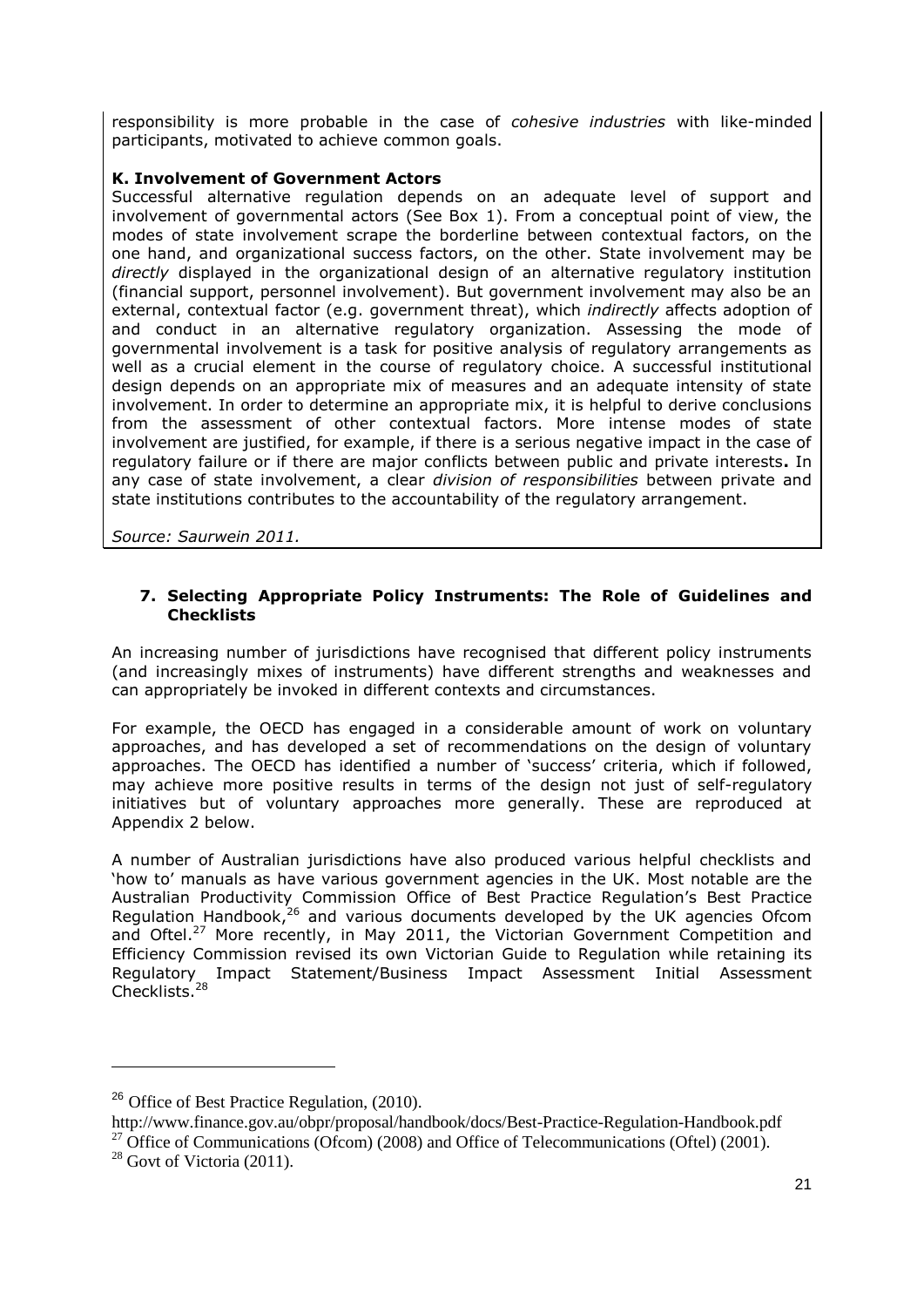Also important are the diversity of Regulatory Impact Assessments that many governments are now using as good governance tools and as part of better regulation initiatives, and whose primary function is to structure regulatory choice. As Saurwein points out:

RIA guidelines often contain provisions for the assessment of multiple regulatory options, including the zero option of not intervening, marketfriendly alternatives to regulation, soft law, voluntary agreements, and traditional command-and-control regulation. The European Commission uses impact assessment guidelines that comprise the consideration of self and coregulation when it comes to the identification of the appropriate policy instrument (European Commission 2009). The U.S. Office of Management and Budget (2003) provides a circular on regulatory analysis that assists regulatory agencies by standardising the way benefits and costs of regulatory actions are measured. The guidelines outline many regulatory alternatives available for state authorities.

In the United Kingdom, guidance on evaluation in central government suggests identifying the full range of instruments including regulatory (or deregulatory) solutions, self-regulation, spending, or tax options. Alternatives to traditional state regulation (for example, self-regulation or voluntary codes) need to be properly considered from the outset. RIA guidelines typically suggest the assessment of alternative modes of regulation such as self- and co-regulation, but they have—with some exceptions—hardly specified the criteria against which the suitability of alternative regulatory institutions can be scrutinized in the early stages of the regulatory choice process (ex ante evaluation) and in the course of performance review once alternative regulatory organizations have been established (ex post evaluation).

Since access to such tools is widely available on multiple regulatory websites, they will not be further described here.

#### **8. The relationship between self-regulation and the current Department of Labour approach under the HSE Act<sup>29</sup>**

The current New Zealand regulatory regime, like those of the UK and Australia, was strongly influenced by the British Robens Report of 1972. This report resulted in widespread legislative change, from the traditional, 'command-and-control' model, imposing detailed obligations on firms enforced by a state inspectorate, to a more 'selfregulatory' regime, using less direct means to achieve broad social goals. As Robens put it:

There are severe practical limits on the extent to which progressively better standards of safety and health at work can be brought about through negative regulation by external agencies. We need a more effectively selfregulating system. ... The objectives of future policy must therefore include not only increasing the effectiveness of the state's contribution to safety and

 $^{29}$  Parts of this section draw on Gunningham and Neal (2011).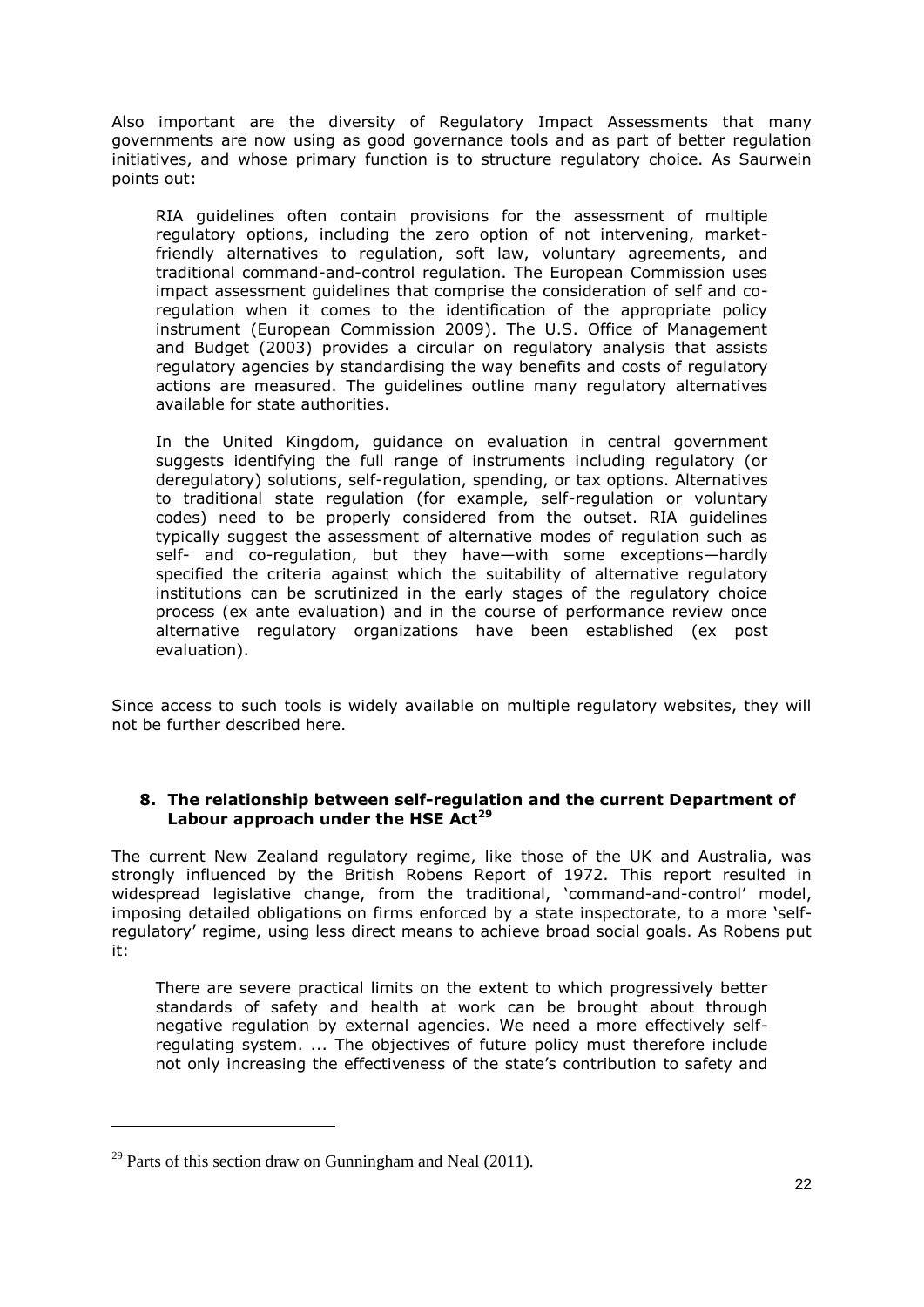health at work but also, and more importantly, creating the conditions for more effective self-regulation.<sup>30</sup>

Robens here is touching on the fundamental question of whether or to what extent employers and other duty holders should be allowed to decide for themselves what action to take with regard to workplace safety or whether the state should intervene to ensure compliance with prescribed minimum standards. Under the first approach, the role of the state would be to persuade, encourage and educate employers to improve their safety performance, employing the law rarely and as a last resort. Under the second, the state would intervene more forcefully to direct duty holders to comply, invoking sanctions when they fail to do so. Of course, as indicated earlier, self-regulation and state intervention are really two ends of a continuum and a preference for one of these policies does not preclude some use of the other. The Robens approach, while certainly not advocating 'pure' self-regulation (with no state role) nevertheless leans clearly towards the self-regulatory end of the continuum.

In adopting the 'Robens philosophy' through the HSE Act, New Zealand replaced heavily prescriptive standards (telling duty holders precisely what measures to take in a particular situation) with a *principles-based approach*, primarily by imposing *general duties* (sometimes referred to as 'goal setting' regulation) such as to take 'all practicable steps' to ensure health and safety, leaving it to the discretion of the duty holder how they achieve those principles or goals. This approach was coupled with greater use of *performance standards* that specify the outcome of the OHS improvement or the desired level of performance but leave the concrete measures to achieve this end open for the duty holder to adapt to varying local circumstances. There was also a focus on *systemsbased standards.* These identify a particular process, or series of steps, to be followed in the pursuit of safety, and may include the use of formal OHS management systems. Section 5 for example, states that one of the objects of the Act is 'promoting excellence in health and safety management, in particular through promoting the *systematic*  management of health and safety' (emphasis added). As such it requires employers and others to take the responsibility for developing and implementing such systems, to maintain safe working environments, and implement sound practice.

The reliance on duty holders to take primary responsibility for safety at work is also made clear by s.5(f) which states that: 'successful management of health and safety issues is best achieved through good faith co-operation in the place of work and, in particular, through the input of the persons doing the work'. This emphasis on self– management is also apparent from s.30, which states the functions of an inspector include helping employers, employees, and other persons 'to improve safety at places of work, and the safety of people at work, by providing information and education' although they must also take all reasonable steps to ensure that the Act is being complied with.

Accordingly, the Department's interpretation of the HSE Act is that it places positive duties on employers and others to manage hazards in their own workplaces, reflecting the approach that self-management of health and safety by businesses is preferable to relying on visits by inspectors to ensure compliance, no matter how frequent those visits might be  $(s.6-19)^{31}$  the duty to ensure the safety of the workplace is placed on employers and others as set out under the HSE Act and regulations, and not on the Department.<sup>32</sup>

 $30Robens Report (1972): 12.$ 

 $31$  Department of Labour, (2010): 3.

 $32$ *Ibid.*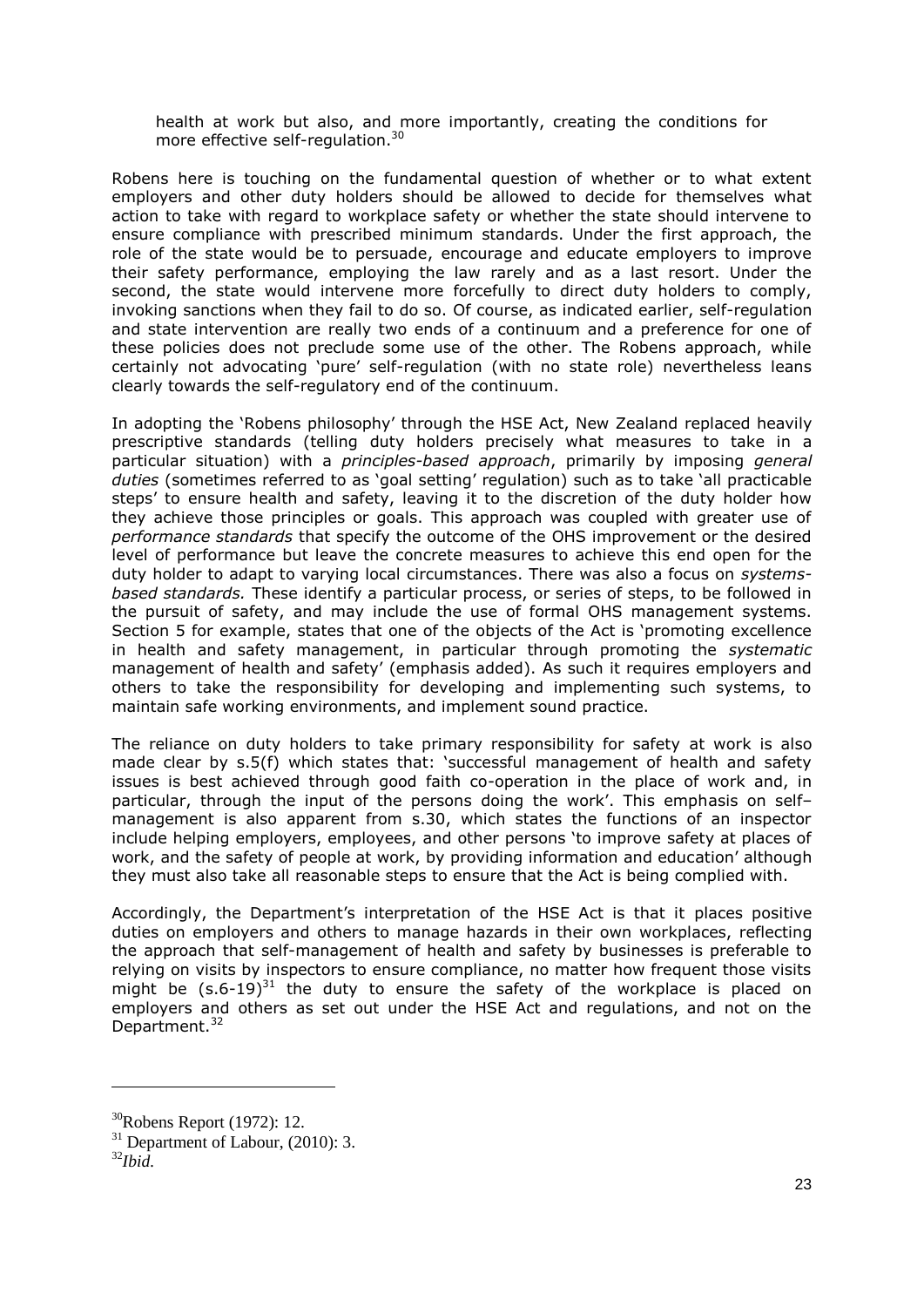In recent years, the Department has also sought to become more effective in achieving best regulatory outcomes through transitioning from being a 'traditional' to being a 'modern' regulator, and shifting (consistent with the HSE Act emphasis on management systems) from a reactive event-based focus to positioning itself to better understand patterns of incidents, accidents and fatalities and to systematic means of addressing these. As such, the regulator aims to encourage organisations to establish processes of internal self-regulation in order to make them more responsive to OHS concerns. This, to return to one of the themes of Section 4, is to engage in 'Meta-Regulation' and the 'regulation of self-regulation' with the aim of stimulating modes of self-organisation within firms in such a way as to make them self-reflective and to encourage internal selfcritical reflection about their OHS performance.

Finally, a number of cautions must be expressed about the value of self-regulation and Meta-Regulation in the New Zealand context.

First, while self-regulation (or at least co-regulation or enforced self-regulation) is arguably an entirely credible regulatory strategy when dealing with large sophisticated and reputation sensitive organisations which have the capacity and the incentive to selfregulate, it confronts particular challenges when dealing with modest-sized companies which might either lack the capacity to self-regulate, the incentive to do so, or both.<sup>33</sup>

This latter point has particular resonance in a small country such as New Zealand where most companies fit within the latter group. For example, none of the underground mines in New Zealand could be considered either large or sophisticated when judged against those in Australia. Many New Zealand firms, it has been suggested, may lack both the culture and the capacity for self-management. If so, then there may be limits to the effectiveness of 'regulating at a distance'. The challenge may be to develop different regulatory structures: one providing the necessary degree of guidance that small enterprises crave for, while also providing the greater process and outcomes based focus that is appropriate for larger companies. Codes of practice were intended to meet the needs of the former under a Robens based system but have not entirely done so (see Box 6).

# **Box 6: Codes of Practice in the New Zealand Context**

Codes of practice provide non-mandatory guidance as to how to meet the principles and performance-based requirements set out in the general duties under the HSE Act and in regulations. These codes were intended by Robens to fill in much of the detail which was lacking in the general duties, but to do so in a more flexible and participatory fashion than had occurred in the past. Under most of the post-Robens legislation, these codes have a quasi-legal status, in that while failure to comply with a code does not in itself involve a breach of the Act, it nevertheless has evidentiary value (as is the case in New Zealand by virtue of the HSE Act s.20). This solution has the considerable attraction of providing more detailed guidance as to *one* acceptable way to comply with the general duties, while preserving duty holders' options to devise their own means of satisfying those duties. Such guidance is particularly important for small- and medium-sized organisations, and codes of practice are often seen as the best vehicle to provide more accessible information to such groups.<sup>34</sup>

 $33$ See for example, Gunningham (2007): Ch 3.

 $34$  Bluff and Gunningham (2007).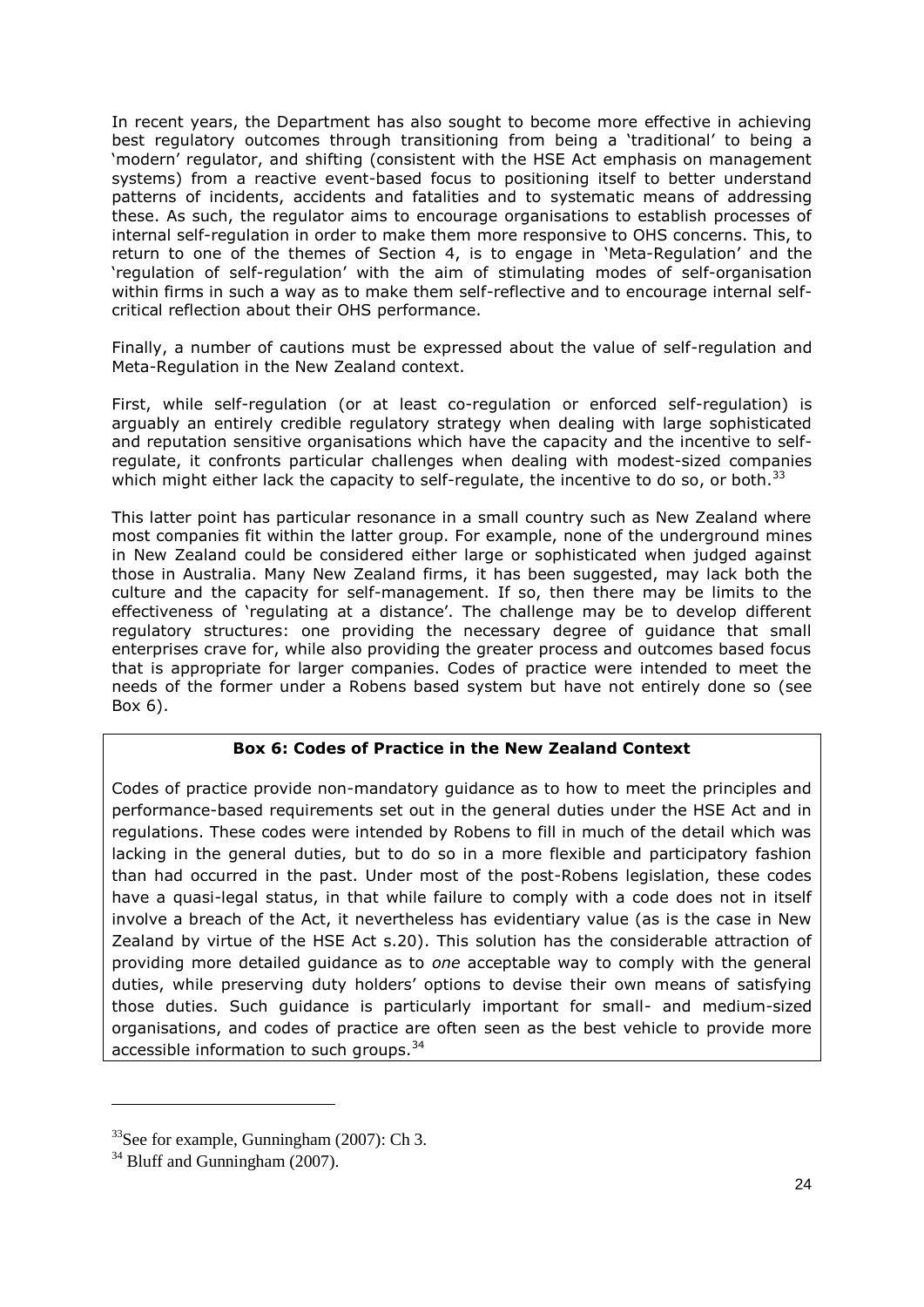However, in recent years the Department has expressed no enthusiasm for the development of ACOPs (although some generalist ACOPs have nevertheless been developed). Its principal documentation on the role of standards and guidance states that:

'ACOPs are time-consuming and onerous to develop, maintain and revoke. To receive ministerial approval ACOPs must undergo a significant period of consultation. Once in place, ACOPs are difficult and costly to amend or revoke. Consequently the same process to approve must be used for change or revocation. For these reasons many ACOPs developed earlier in the life of the HSE Act have not been amended or revoked. ACOPs also offer very little by way of advantage over other forms of guidance'.<sup>35</sup>

Instead, the Department is increasingly pursuing another option, the development of guidance material. A conventional view would be that ACOPs play an important role in a 'Robens based' regulatory framework in large part because they have legal implications that result in their being taken seriously by duty holders. Whether that role can be adequately replaced by the introduction of guidelines remains to be seen.

Second, a systems-based approach to regulation also has its critics. Notwithstanding the emphasis that many companies and indeed regulators have placed on management systems in the last decade or so, there is 'insufficient evidence in the published, peerreviewed literature on the effectiveness of OHSMSs to make recommendations either in favour of or against OHSMSs'.<sup>36</sup> Indeed, an undue faith in management systems can result in complacency or a failure to recognise important hazards and address them. At Longford in Victoria, where Esso's gas plant exploded, the Royal Commission found that Esso's world class OHSMS had taken on a life of its own, 'divorced from operations in the field' and 'diverting attention away from what was actually happening in the practical functioning of the plants at Longford'.<sup>37</sup> The Gretley mining disaster in New South Wales also suggests, according to Hopkins, that 'experience is now teaching us that safety management systems are not enough to ensure safety'.<sup>38</sup>

Third, it is also important to draw attention to the growing evidence that far more important than OHSMSs is workplace culture and that 'culture eats systems for breakfast'.<sup>39</sup> Here is not the place to explore the relationship between safety and culture at length. For present purposes, the main point is that corporate OHS management systems and other management tools only work well when OHS is institutionalised, and when it gets into the 'bloodstream' of the organisation at site level. Only when the formal systems (audits, reporting, monitoring etc) are supported by informal systems (trust, commitment, buy-in, means of overcoming conflicting loyalties etc) will they be fully effective. This is important because it suggests that the claim that systems based regulation – or Meta-Regulation more broadly – can overcome many of the traditional challenges of regulating complex organisations is overstated. On the contrary, systemsbased regulation (or indeed Meta Regulation) may confront much the same challenges as other forms of regulation

 $35$  Department of Labour, (2008,): 10.

 $36$  Robson et al (2005).

<sup>37</sup> Dawson and Brooks (1999): 200.

<sup>&</sup>lt;sup>38</sup> Hopkins (2007).

<sup>39</sup> Gunningham and Sinclair (2009)*.*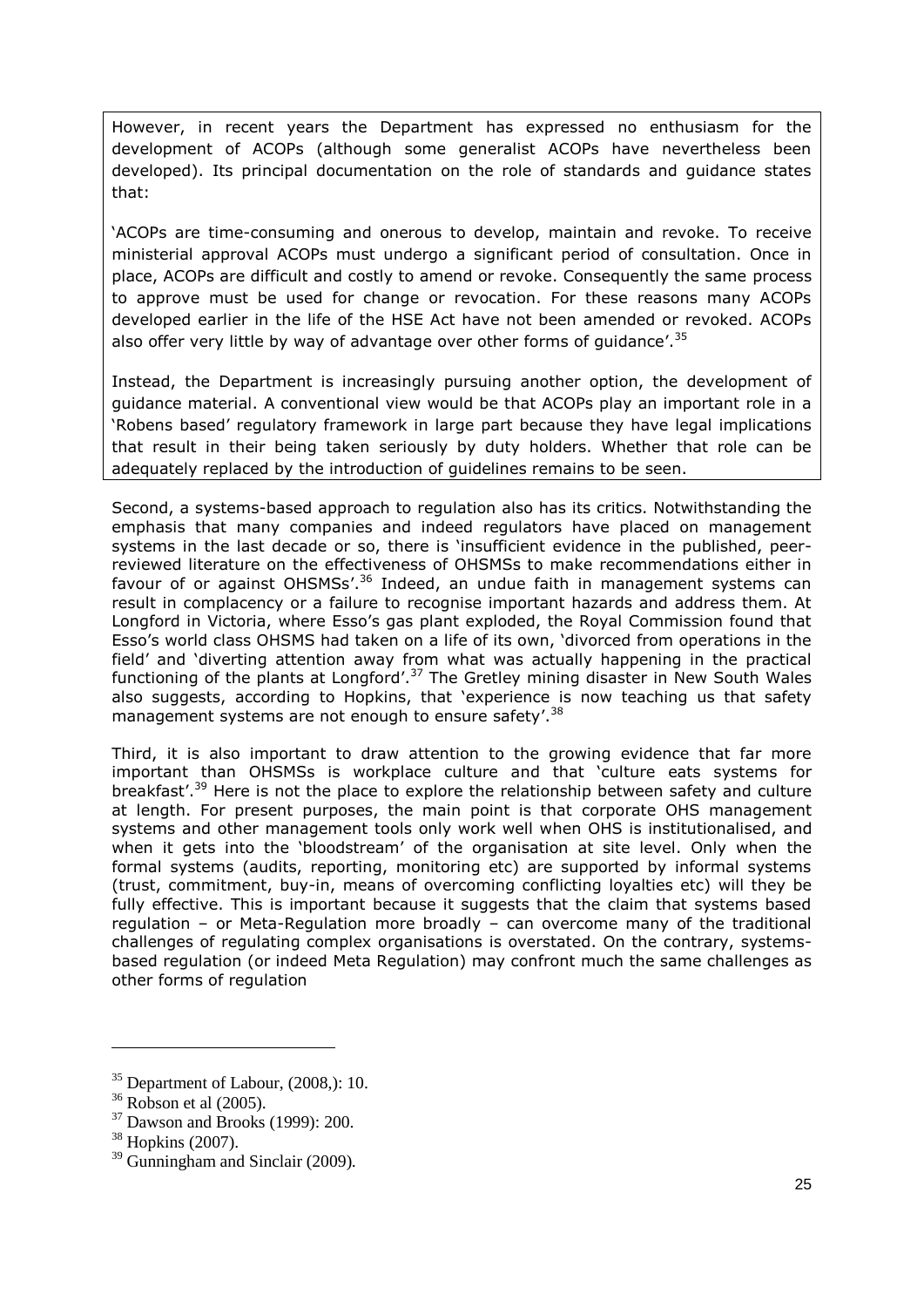## **9. Conclusion**

We must take seriously the potential for self-regulation in industrial life. That means understanding the forms and limits of both individual and industry self-regulation. What are the ways in which self-regulation may be organised and conducted? Which forms of self-regulation are best suited to handle what types of problems? And what are the social conditions most (and least) conducive to effective individual and industry self-regulation?

In addressing these questions this paper has stressed that achieving effective industry self-regulation is never easy, as the large number of failed self-regulatory initiatives bears witness. Indeed, it has been argued that there are a substantial number of internal and external hurdles which must be overcome before self-regulation (or co-regulation) becomes a credible policy option.

Amongst the most important internal hurdles is the extent to which a particular scheme is capable of institutionalising responsibility. Here, critical variables will be the development of industry-wide policies and procedures to ensure a strong and effective commitment to the values or ideals the industry claims to uphold, the integration of accountability and transparency in corporate decision making, and the capacity to 'moralise social control' and institutionalise responsibility.

As to external hurdles, self-regulation is most likely to flourish when there is either strong coincidence between the public and private interest in self-regulation or there are external pressures sufficient to create such a coincidence of interest. However, these are necessary but not sufficient conditions for the success of self-regulation and unless, for example, adequate mechanisms can be put in place to deal with free riders, selfregulation may still fail. Related to this, it has been emphasised that self-regulation is very rarely successful as a 'stand alone' mechanism of social control. Rather, the most effective self-regulatory initiatives have involved an underpinning of government regulation, or third party oversight, or more commonly both.

This suggests that the interaction between public and private regulation is crucially important, raising broader questions about the state's proper role in all this and how can we determine the most harmonious fit between particular industry structures and different public/private regulatory strategies.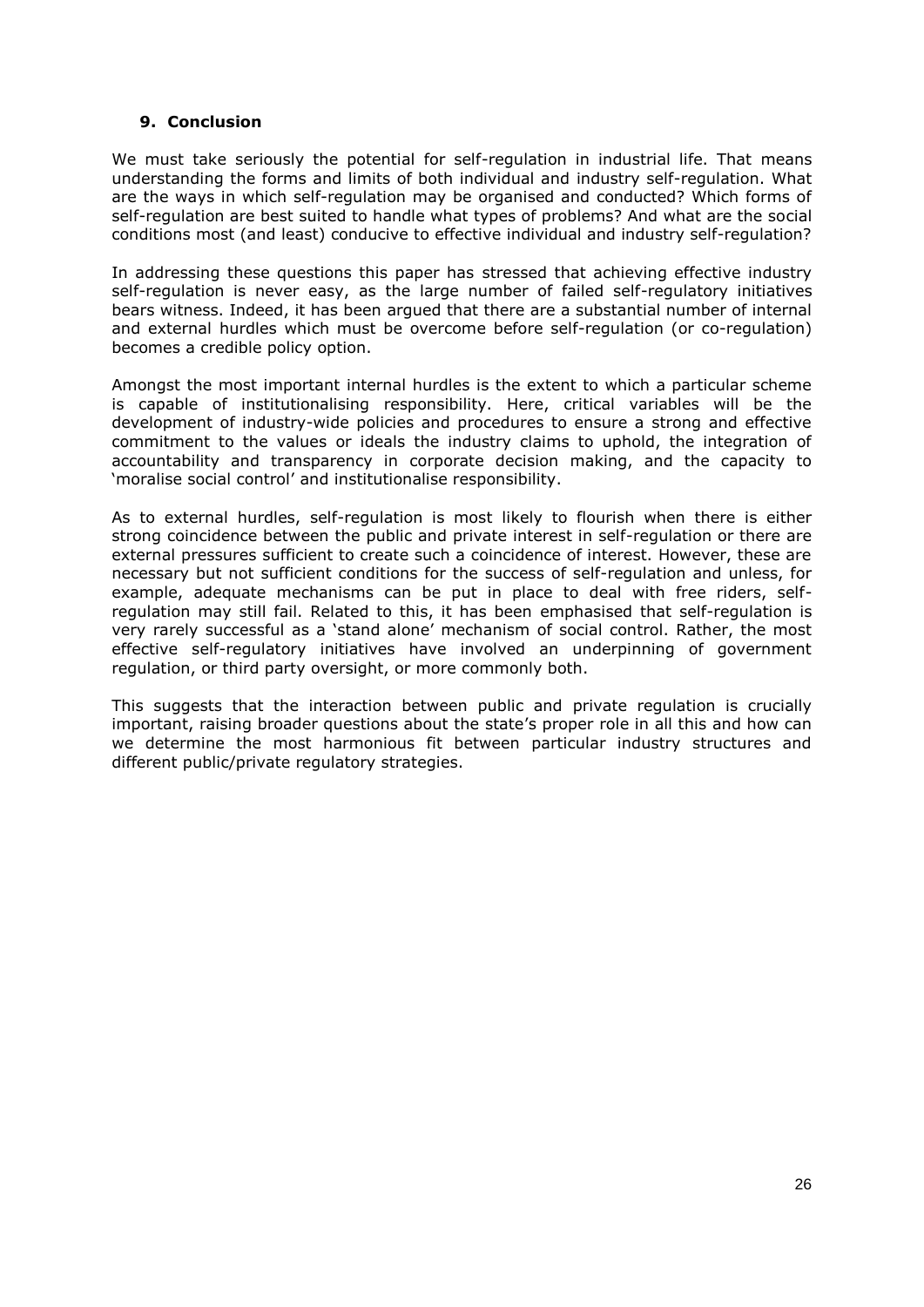# **Appendix 1:**

## **Terms of Reference**

The consultant will prepare a review of the international research and policy-focused literature concerning industry self-governance in the fields of work health and safety and related areas (in particular environmental self-governance). On the basis of this review of the literature a report will be provided to the Department of Labour:

- a) Defining industry self-governance and distinguishing it from other forms of governance (based on a continuum from self-regulation at one end and direct government regulation at the other, with various forms of co-regulation in between).
- b) Distinguishing between the self-governance of individual enterprises and industry-level self-governance.
- c) Exploring the relationship between self-governance and current DoL approach under the HSE Act. Extent to which self-governance is practicable under the HSE Act (e.g. including with regard to Codes of Practice).
- d) Assessing the international evidence with regard to the strengths and weaknesses of self-governance (this would form the central part of the project).
- e) Towards evidence-based policy: to what extent and in what circumstances is industry self-regulation likely to be a viable approach (i.e. efficient, effective and acceptable to the community).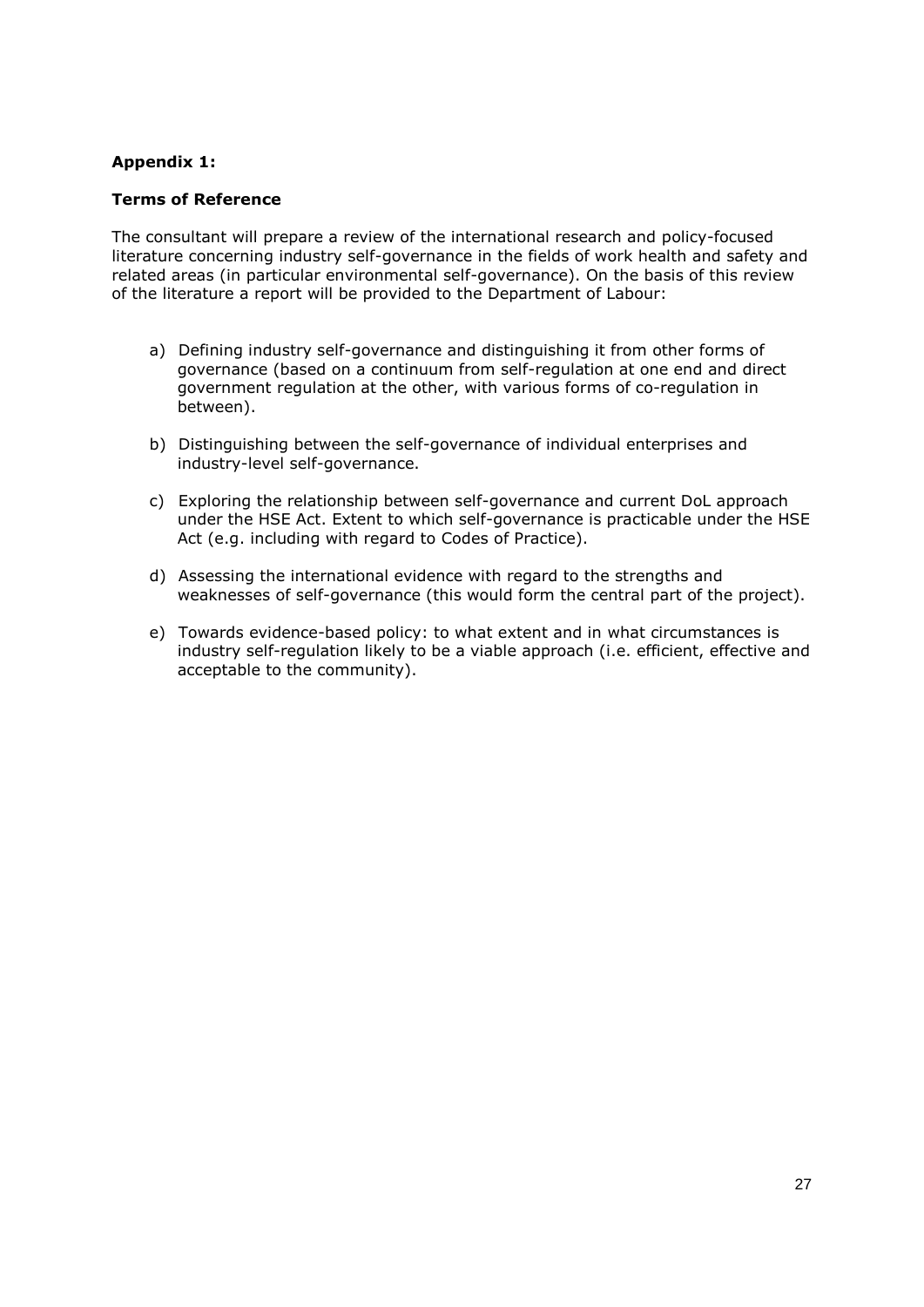## **Appendix 2:**

#### **Recommendations on the design of voluntary approaches**

*Clearly defined targets*: the targets should be transparent and clearly-defined. Moreover, the setting of interim objectives is crucial since they permit all the parties to identify difficulties arising during implementation at an early stage. Government should take the initiative in target setting, obtaining information from a variety of sources, such as benchmarking.

*Characterisation of a business-as-usual scenario:* before setting the targets, estimates of a business-as-usual trend – what the target variables are likely to be, given natural technical progress within the industry in question – should be established in order to provide a baseline scenario.

*Credible regulatory threats*: made at the negotiation stage, a threat of regulation by public authorities provides companies with incentives to go beyond the business-as-usual trend: 'when the agency has a stick waiting in the wings, industry is more likely to accept the carrot'. That is, the existence of a regulatory threat as an alternative to an agreement, promotes voluntary action by industry.

*Credible and reliable monitoring:* provisions for monitoring and reporting are essential for keeping track of performance improvements. They constitute the key for avoiding failure to reach targets. Monitoring should be made at both the company level and the sector level in the case of collective voluntary approaches. In certain contexts, monitoring by independent organisations may be used.

*Third party participation:* involving third parties in the process of setting the voluntary approaches objectives and in its performance monitoring increases the credibility of voluntary approaches. More generally, OHS performance should be made public and transparent. It provides industry with additional incentives to respect their commitments.

*Penalties for non-compliance:* sanctions for non-complying firms should be set. This can be achieved by either making binding commitments or linkages between voluntary approaches commitments and regulatory requirements.

*Information oriented provisions:* in order to maximise the informational soft effects of voluntary approaches, support for activities in technical assistance, technical workshops, edition of best practice guides, etc should be promoted.<sup>40</sup>

<sup>40</sup> OECD (1999a): 134-135 and Covery and Leveque (2001).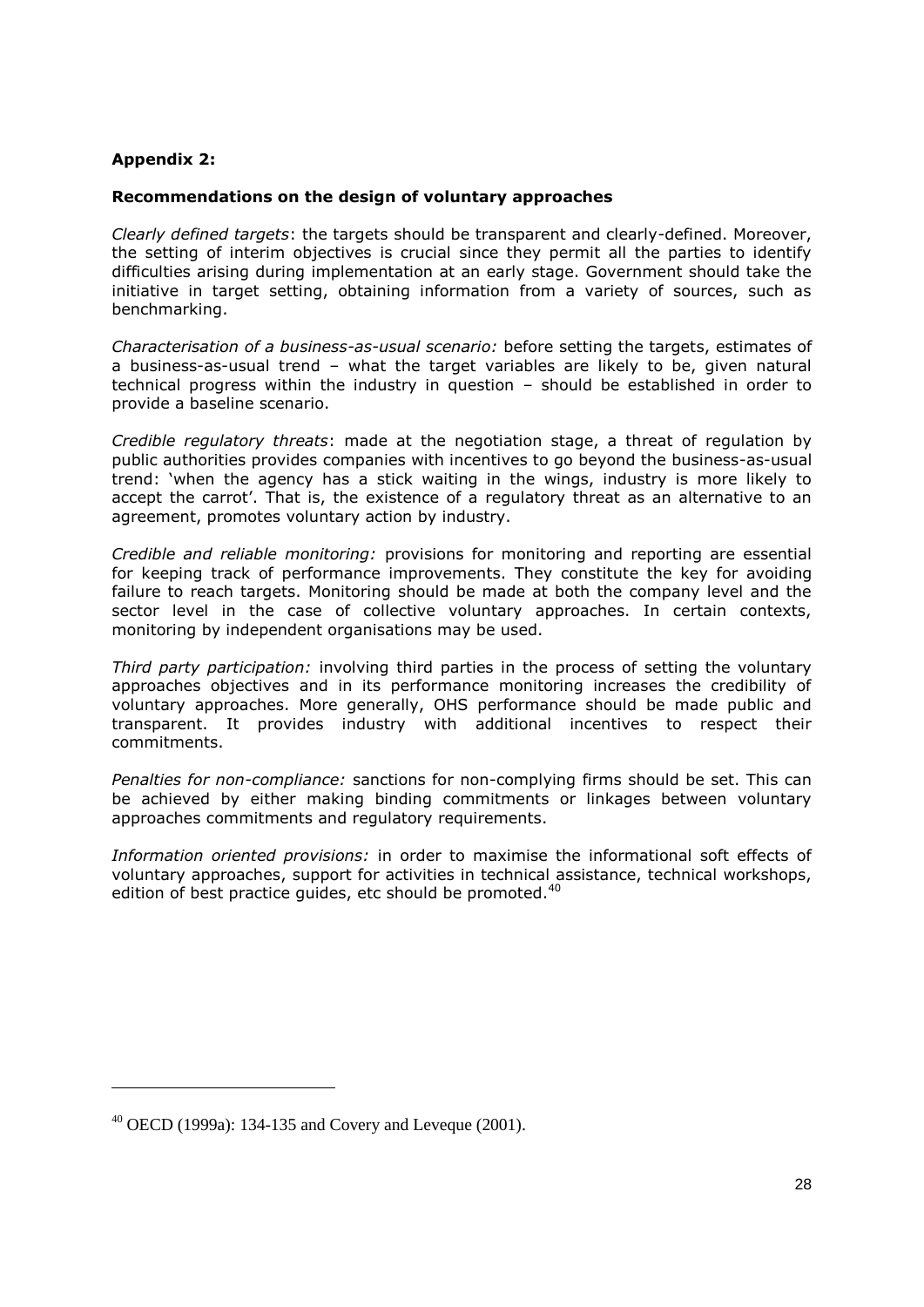#### **Bibliography**

- Andrews, R. N. L. (1998). Environmental regulation and business self-regulation. *Policy Science, 31*, 177-197.
- Ashby, S., Chuah, S.-H., & Hoffmann, R. (2004). Industry Self-Regulation: A Game-Theoretic Typology of Strategic Voluntary Compliance. *International Journal of the Economics of Business, 11*, 91-106.
- Ayres, I., & Braithwaite, J. (1992). *Responsive Regulation. Transcending the Deregulation Debate*. New York: Oxford University Press.
- Baarsma, B., Felso, F., van Geffen, S., Mulder, J., & Oostdijk, A. (2003). *Do it yourself? Stock-taking study of self-regulation instruments*. Amsterdam: SEO.
- Baldwin, R., & Cave, M. (1999). *Understanding Regulation. Theory, Strategy and Practice*. New York: Oxford University Press.
- Balleisen, E. J., & Eisner, M. (2009). The Promise and Pitfalls of Co-Regulation. in D. Moss and Cisternino D. (eds.) *New Perspectives on Regulation.* Cambridge, MA: The Tobin Project.
- Baron, D. P. (2003). Private Politics. *Journal of Economics and Management Strategy, 12*, 31–66.
- Bartle, I., & Vass, P. (2007). Self-regulation within the regulatory state: towards a new regulatory paradigm? *Public Administration, 85*, 885-905.
- Bennear, L. S. (2006). Evaluating Management-Based Regulation. in C. Coglianese and J. Nash (eds.). *Leveraging the Private Sector*, Washington D.C.: Resources for the Future Press.
- Black, J. (1996). Constitutionalising Self-Regulation. *Modern Law Review, 59*: 24–55.
- ---. (2001). Decentering Regulation: The Role of Regulation and Self-Regulation in a 'Post-Regulatory World'. *Current Legal Problems, 54*, 103–46.
- ---. (2005). The Emergence of Risk-Based Regulation and the New Public Management in the UK. *Public Law*, *Autumn,* 512–49.
- ---. (2005). The development of risk-based regulation in financial services: just 'modelling through'? in J. Black, M. Lodge and M. Thatcher (eds.), *Regulatory Innovation: A Comparative Analysis*. Cheltenham: Edward Elgar.
- Black, J., & Baldwin, R. (2010). Really Responsive Risk-Based Regulation. *Law & Policy, 32*, 181–212.
- Bluff, L., & Gunningham, N. (2007). What determines efficacy? The roles of codes and guidance materials in OHS regulation*. Policy and Practice in OHS*, *7,* 3-29.
- Borck, J. C., & Coglianese, C. (2009). Voluntary Environmental Programs: Assessing Their Effectiveness. *Annual Review of Environmental Resources, 34*, 305-324.
- Bortolotti, B., & Fiorentini, G. (1999). *Organized interests and self-regulation: an economic approach*. New York: Oxford University Press.
- Braithwaite, J. (1993). Responsive Business Regulatory Institutions. in C. Cody and C. Sampford (eds.), *Business, Ethics and Law.* Sydney: Federation Press.
- Braithwaite, J. (2006). Responsive Regulation and Developing Economies. *World Development, 34,* 769-932*.*
- Braithwaite, J., Makkai T., & Braithwaite V. (2007) *Regulating Aged Care: Ritualism and the New Pyramid.* Cheltenham: Edward Elgar.
- Bruhn, A. (2006). The Inspector's Dilemma Under Regulated Self-Regulation. *Policy and Practice in Health and Safety, 2,* 3-23*.*
- Calcott, P. (2010) Mandated Self-Regulation: The Danger of Cosmetic Compliance. *Journal of Regulatory Economics, 38,* 167-179.
- Carrigan, C., & Coglianese, C. (2011) The Politics of Regulation: From New Institutionalism to New Governance. *Political Science, 14,* 107-129.
- Dawson D. M., & Brooks B. J., (1999) *The Esso Longford gas plant explosion: Report of the Longford Royal Commission*. Melbourne, Victoria.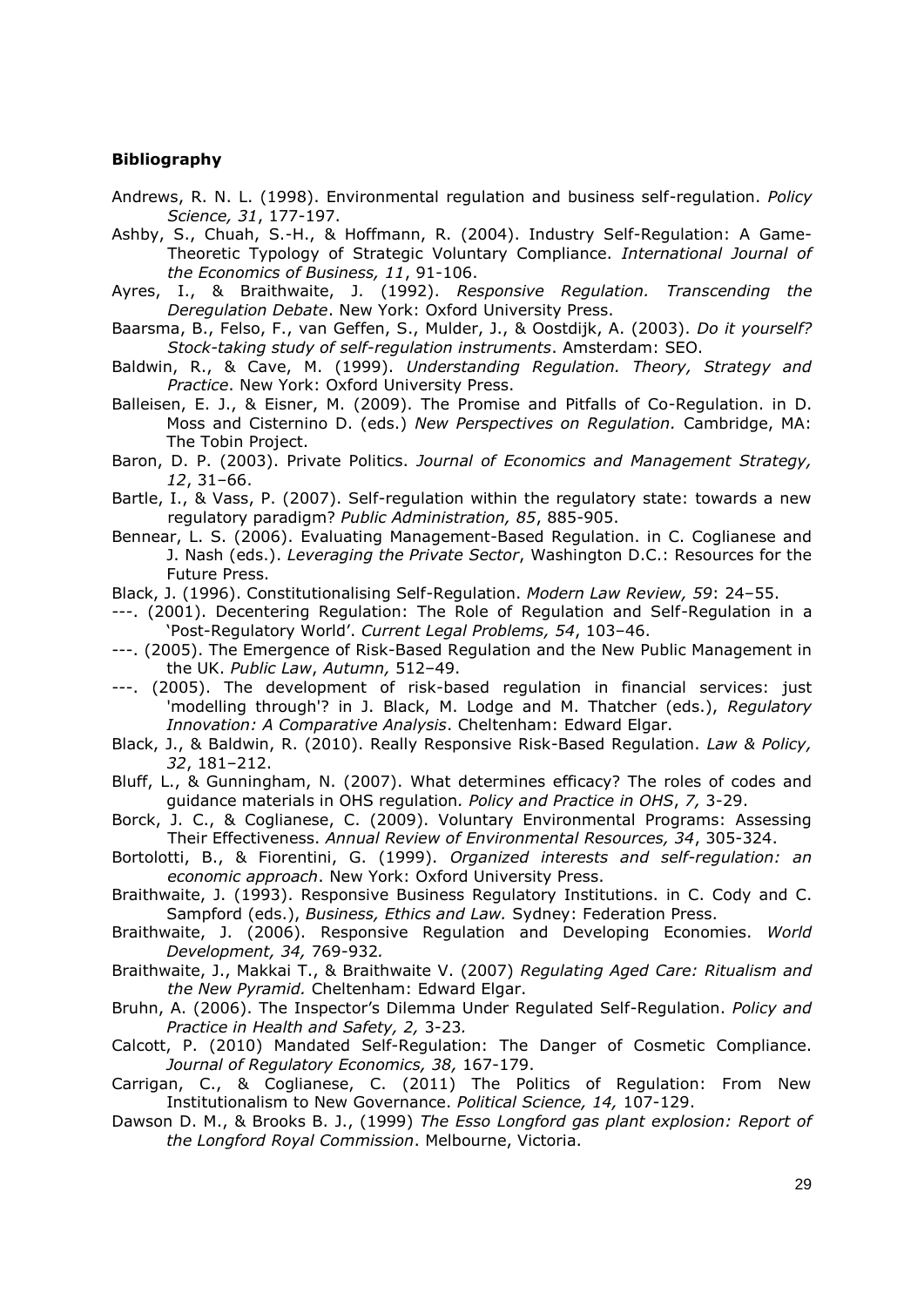Delmas, M. A., & Keller, A. (2005). Free Riding in Voluntary Environmental Programs: The Case of the U.S. EPA WasteWise Program. *Policy Sciences, 38*, 91-106.

Delmas, M. A., & Montes-Sancho, M. J. (2007). *Voluntary Agreements to Improve Environmental Quality: are Late Joiners the Free Riders? ISBER Paper 07*. Santa Barbara: University of California.

DeMarzo, P. M., Fishman, M. J., & Hagerty, K. M. (2005). Self-Regulation and Government Oversight. *The Review of Economic Studies, 72*, 687-706.

Department of Labour, (2008). *Workplace safety and health: A framework for standards and guidance*. Government Printer, New Zealand.

Department of Labour, (2010). Ministerial Brief of 20 Dec 2010: Underground Mining –

*Background of Department of Labour's Legislative and Investigative Approach*,

<http://www.dol.govt.nz/PDFs/underground-mining-report.pdf>

Doyle, C. (1997). Self Regulation and Statutory Regulation. *Business Strategy Review, 8*, 35–42.

---. (2008). *Delegation in the Regulatory State: Independent Regulatory Agencies in Western Europe*. Cheltenham, England: Edward Elgar.

Government of Victoria, (2011). *The Victorian Guide to Regulation: Second Edition*, Department of Treasury and Finance, [<http://www.vcec.vic.gov.au/CA256EAF001C7B21/WebObj/VGRUpdate-](http://www.vcec.vic.gov.au/CA256EAF001C7B21/WebObj/VGRUpdate-Version6May2011/$File/VGR%20Update%20-%20Version%206%20May%202011.pdf)[Version6May2011/\\$File/VGR%20Update%20-](http://www.vcec.vic.gov.au/CA256EAF001C7B21/WebObj/VGRUpdate-Version6May2011/$File/VGR%20Update%20-%20Version%206%20May%202011.pdf)

[%20Version%206%20May%202011.pdf>](http://www.vcec.vic.gov.au/CA256EAF001C7B21/WebObj/VGRUpdate-Version6May2011/$File/VGR%20Update%20-%20Version%206%20May%202011.pdf) accessed 25 June 2011.

Gunningham, N. (1984). *Safeguarding the Worker*. Sydney: Federation Press.

---. (2007) *Mine Safety: Law, Regulation, Policy*, Sydney: Federation Press.

---. (2008). *Corporate Social Responsibility*, Cheltenham: Ashgate.

Gunningham, N., & Grabosky, P. (1998). *Smart Regulation. Designing Environmental Policy*. Oxford: Oxford University Press.

- Gunningham, N., Kagan, R. A., & Thornton, D. (2003). *Shades of Green. Business, Regulation, and Environment*. Stanford: Stanfort University Press.
- Gunningham, N., & Neal, D. (2011). *Internal Operational Review*. Department of Labour.
- Gunningham, N., & Rees, J. (1997). Industry Self-Regulation: An Institutional Perspective. *Law & Policy, 19*, 363.
- ---. (2008). The Role of Industry Associations in Occupational Health and Safety. *Journal of Occupational Health and Safety- ANZ*, *24.*
- Gunningham, N., & Sinclair, D. (1999). Integrative Regulation: A Principle- Based Approach to Environmental Policy. *Law & Social Inquiry, 24*, 853–96.
- ---. (2009). Organizational Trust and the Limits of Management-Based Regulation. *Law* & *Society Review, 43*, 865-900.
- Gunningham, N., & Young M. D. (1997). Towards an Optimal Environmental Policy: The Case of Biodiversity Conservation. *Ecology Law Quarterly, 24*, 243–98.
- Gupta, A. K., & Lad, L. J. (1983). Industry Self-Regulation: An Economic, Organizational, and Political Analysis. *Academy of Management Review, 8*, 416–25.
- Hart, S. M. (2010). Self-Regulation, Corporate Social Responsibility and the Business Case: Do They Work in Achieving Workplace Equality and Safety? *Journal of Business Ethics*, *92,* 585-600.

Haufler, V. (2001). *A Public Role for the Private Sector. Industry Self-Regulation in a Global Economy*. Washington DC: Carnegie Endowment for International Peace.

- Héritier, A., & Eckert, S. (2008). New Modes of Governance in the Shadow of Hierarchy: Self-regulation by Industry in Europe. *Journal of Public Policy, 28*, 113–38.
- Héritier, A., & Lehmkuhl, D. (2008). The Shadow of Hierarchy and New Modes of Governance: Sectoral Governance and Democratic Government. *Journal of Public Policy, 28*, 1–17.
- Hopkins, A. (2007). *Lessons from Gretley: Mindful Leadership and the Law*. Sydney: CCH.
- Huyse, L., & Parmentier, S. (1990). Decoding codes: The dialogue between consumers and suppliers through codes of conduct in the European Community. *Journal of Consumer Policy, 13*, 253-272.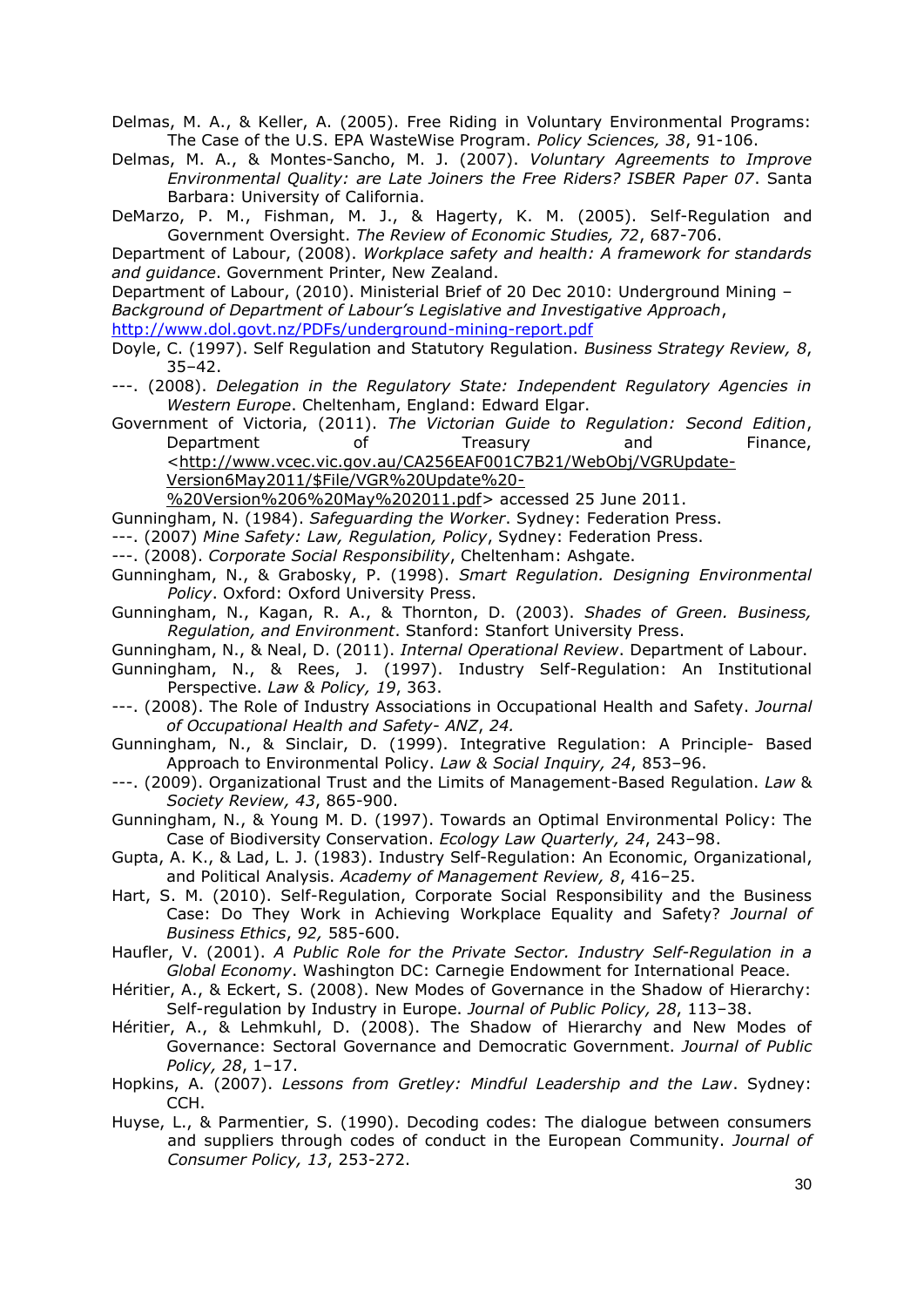- Kagan, R., & Scholtz, J. (1984). The 'criminology of the corporation' and regulatory enforcement strategies. In K. Hawkins & J. M. Thomas (Eds.), *Enforcing regulation* (pp. 67-97). Boston: Kluwer-Nijhof.
- Koehler, D. A. (2007). The Effectiveness of Voluntary Environmental Programs A Policy at a Crossroads? *The Policy Studies Journal, 35*, 689-722.
- Koski, C., & May, P. J. (2006). Interests and Implementation: Fostering Voluntary Regulatory Actions. *Journal of Public Administration Research and Theory, 16*, 329-349.
- Krawiec, K. D. (2003). Cosmetic Compliance and the Failure of Negotiated Governance. *Washington University Law Quarterly, 81*, 487-544.
- Kristensen, P. H. (2011). Managing OHS: A Route to a New Negotiating Order in High-Performance Work Organizations. *Safety Science*, *7,* 964-973.
- Lehmkuhl, D. (2008). Control Modes in the Age of Transnational Governance, *Law & Policy, 30,* 336–63.
- Lenox, M. J. (2006). The Role of Private Decentralized Institutions in Sustaining Industry Self-Regulation. *Organization science : a journal of the Institute of Management Sciences, 17*, 677-690.
- Lenox, M. J., & Nash, J. (2003). Industry Self-Regulation and Adverse Selection: A Comparison Accross Four Trade Association Programs. *Bussiness Strategy and the Environment, 12*, 343-356.
- Lewis-Beck , M. S. and John R. A. (1980) Can Government Regulate Safety? The Coal Mine Example. *American Political Science Review 74*, 745-756.
- Lyon, T. P., & Maxwell, J. W. (2006). *Greenwash: Corporate Environmental Disclosure under Threat of Audit*. Ann Arbor: Ross School of Business.
- Lyon, T. P., & Maxwell, J. W. (2007). Environmental Public Voluntary Programs Reconsidered. *The Policy Studies Journal, 35*, 723-750.
- Maxwell, J. W., Lyon, T. P., & Hackett, S. C. (2000). Self-Regulation and Social Welfare: The Political Economy of Corporate Environmentalism. *Journal of Law and Economics, 43*, 583-618.
- Moran, M. (2002). Review Article: Understanding the Regulatory State. *British Journal of Political Science, 32*, 391–413.
- Morgenstern, R. D., & Pizer, W. A. (2007). Reality Check: The Nature and Performance of Voluntary Environmental Programs in the United States, Europe and Japan. In. Washington, DC: RFF Press.
- Nichols, T. & Armstrong, P. (1973). *Safety or Profit: Industrial Accidents and the conventional wisdom*. Bristol: Falling Water Press.
- Núñez, J. (2001). A model of self-regulation. *Economic Letters, 74*, 91-97.
- Office of Communications (Ofcom). (2008). *Identifying Appropriate Regulatory Solutions: Principles for Analysing Self- and Co- Regulation*. <http://stakeholders.ofcom.org.uk/binaries/consultations/coregulation/statement /statement.pdf> accessed December 12, 2010.
- Office of Telecommunications (Oftel). (2001). *The Benefits of Self and Co-regulation to Consumers and Industry. <*[http://www.ofcom.org.uk/static/archive/oftel/publications/about\\_oftel/2001/self](http://www.ofcom.org.uk/static/archive/oftel/publications/about_oftel/2001/self0701.htm) [0701.htm>](http://www.ofcom.org.uk/static/archive/oftel/publications/about_oftel/2001/self0701.htm)
- Office of Best Practice Regulation, (2010). Australian Federal Government, Canberra http://www.finance.gov.au/obpr/proposal/handbook/docs/Best-Practice-Regulation-Handbook.pdf,
- Ogus, A. (1995). Rethinking Self-Regulation. *Oxford Journal of Legal Studies, 15*, 97- 108.
- Olson, M. (1965). *The Logic of Collective Action: Public Goods and the Theory of Groups*. Cambridge, Mass.: Harvard University Press.
- Organisation for Economic Co-operation and Development (OECD). (2010). *Risk and Regulatory Policy: Improving the Governance of Risk*. Paris: OECD.
- Ostrom, E. (1990). *Governing the Commons. The Evolution of Institutions for Collective Action*. Cambridge: Cambridge University Press.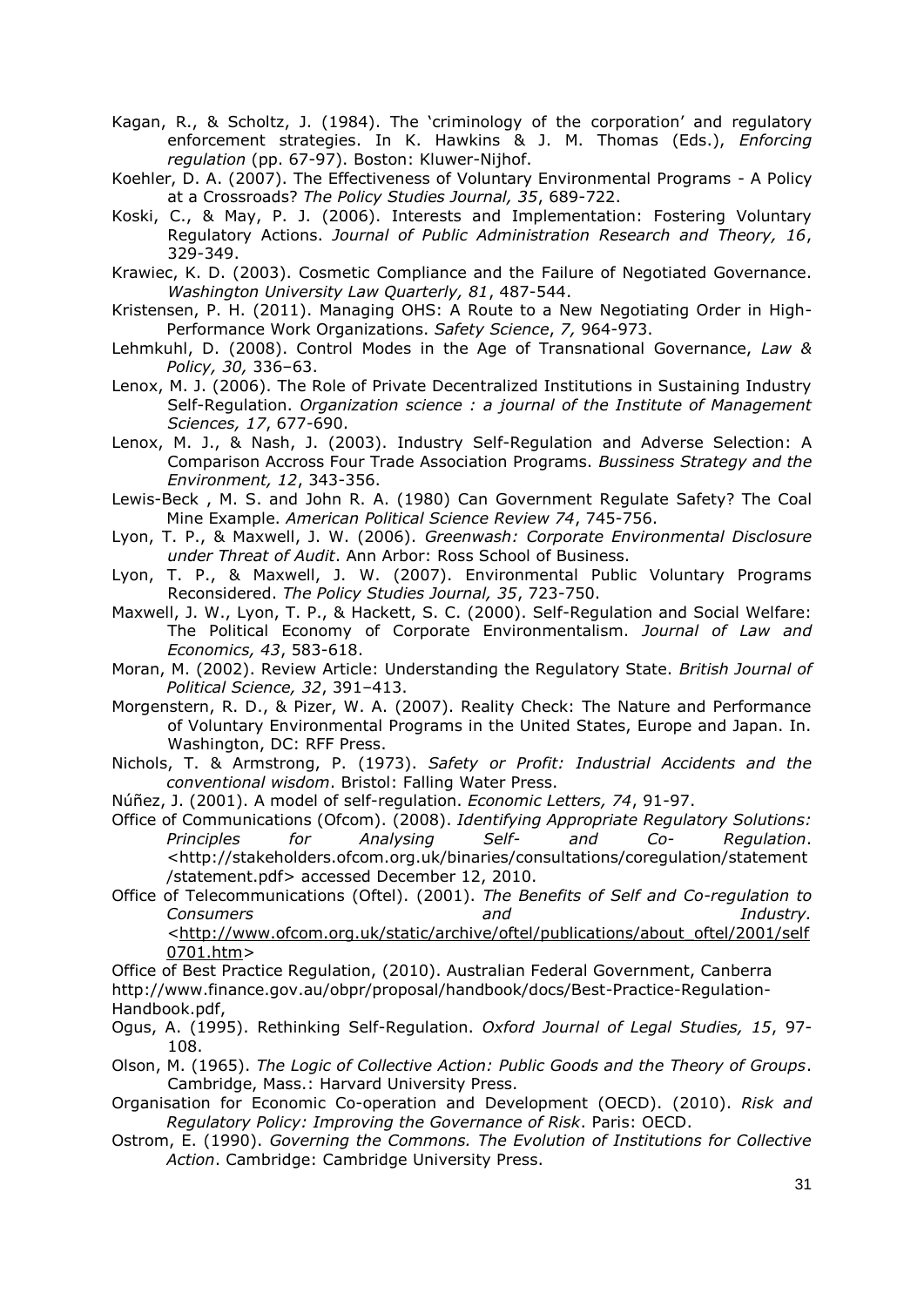Parker, C. (2002). *The Open Corporation: Effective Self-regulation and Democracy*. Cambridge: Cambridge University Press.

Pattberg, P. (2005). The Institutionalization of Private Governance: How Business and Nonprofit Organizations Agree on Transnational Rules. *Governance, 18*, 589–610.

Peacock, M. (2009). *The Killer Company: James Hardies Exposed.* Sydney: ABC Books.

- Pengilley, W. (1990). Competition Law and Voluntary Codes of Self Regulation: An Individual Assessment of What Has happened to Date. *University of NSW Law Journal. 13*, 212- 301.
- Porter, M., & van der Linde, C. (1995). Toward a New Conception of the Environment-Competitiveness Relationship. *Journal of Economic Perspectives, 9*, 97-118.
- Porter, T., & Ronit, K. (2006). Self-Regulation as Policy Process: The Multiple and Criss-Crossing Stages of Private Rule-Making. *Policy Sciences, 39*, 41-72.
- Potoski, M., & Prakash, A. (2009). *Voluntary Programs: a club theory perspective*. Cambridge: MIT Press.
- Rahin, M. M. (2011). Meta-Regulation Approach of Law: A Potential Legal Strategy to Develop Socially Responsible Business Self-Regulation in Least Developed Common Law Countries. *Common Law World Review, 40*, 174-206.
- Rees, J. V. (1988). *Reforming the workplace a study of self-regulation in occupational safety*. Philadelphia: University of Pennsylvania Press.
- ---. (1994). Hostages to Each Other: The Transformation of Nuclear Safety Since Three Mile Island, Chicago: University of Chicago Press.
- Robens Committee (Committee on Safety and Health at Work) (1972). *Report of the Committee on Health and Safety at Work 1970-1972*, London: HMSO.
- Robson, L., Clarke J., Cullen, K., Bielecky A., Severn C., Bigelow P. et al (2005). *The Effectiveness of Occupational Health and Safety Management Systems: A Systemic Review.* Toronto, Ontario: Institute for Work and Health.
- Rocha, R. (2008) *Occupational Health and Safety Management Systems- An Institutional Analysis*. International Centre for Business and Politics Working Paper: Copenhagen Business School.
- Ronit, K. and Schneider, V. (1999). "Global Governance Through Private Organizations" *Governance,* 12, 243-66.
- Rosenau, J. N., & Czempiel, E. O. (eds.). (1992). *Governance without Government: Order and Change in World Politics*. Cambridge: Cambridge University Press.
- Saurwein, F. (2011). Regulatory choice for Alternative Modes of Regulation. *Law and Policy*, forthcoming.
- Saurwein, F., & Latzer, M. (2010). Regulatory Choice in Communications: The Case of Content-Rating Schemes in the Audiovisual Industry. *Journal of Broadcasting & Electronic Media, 54*, 463-484.
- Scott, C. (2001). Analyzing regulatory space: fragmented resources and institutional design. *Public Law, 2001*, 283-305.
- ---. (2002). Private Regulation of the Public Sector: A Neglected Facet of Contemporary Governance. *Journal of Law and Society, 29*, 56-76.
- ---. (2004). Regulation in the Age of Governance. The Rise of the Post-Regulatory State. in J. Jordana and D. Levi-Faur (eds.). *The Politics of Regulation*. Cheltenham, England: Edward Elgar.
- Shapiro, S. A., & Rabinowitz, R. (2000). Voluntary Regulatory Compliance in Theory and Practice: The Case of OSHA. *Administrative Law Review, 52*, 97-156.
- Short, J., & Toffel, M. W. (2010). Making Self-Regulation More Than Merely Symbolic: The Critical Role of the Legal Environment. *Administrative Science Quarterly, 55*, 361-396.
- Sinclair, D. (1997). Self-Regulation Versus Command and Control? Beyond False Dichotomies. *Law & Policy, 19*, 529–59.
- Stone, C. D. (1975). *Where The Law Ends : the Social Control of Corporate Behavior*. New York: Harper & Row.